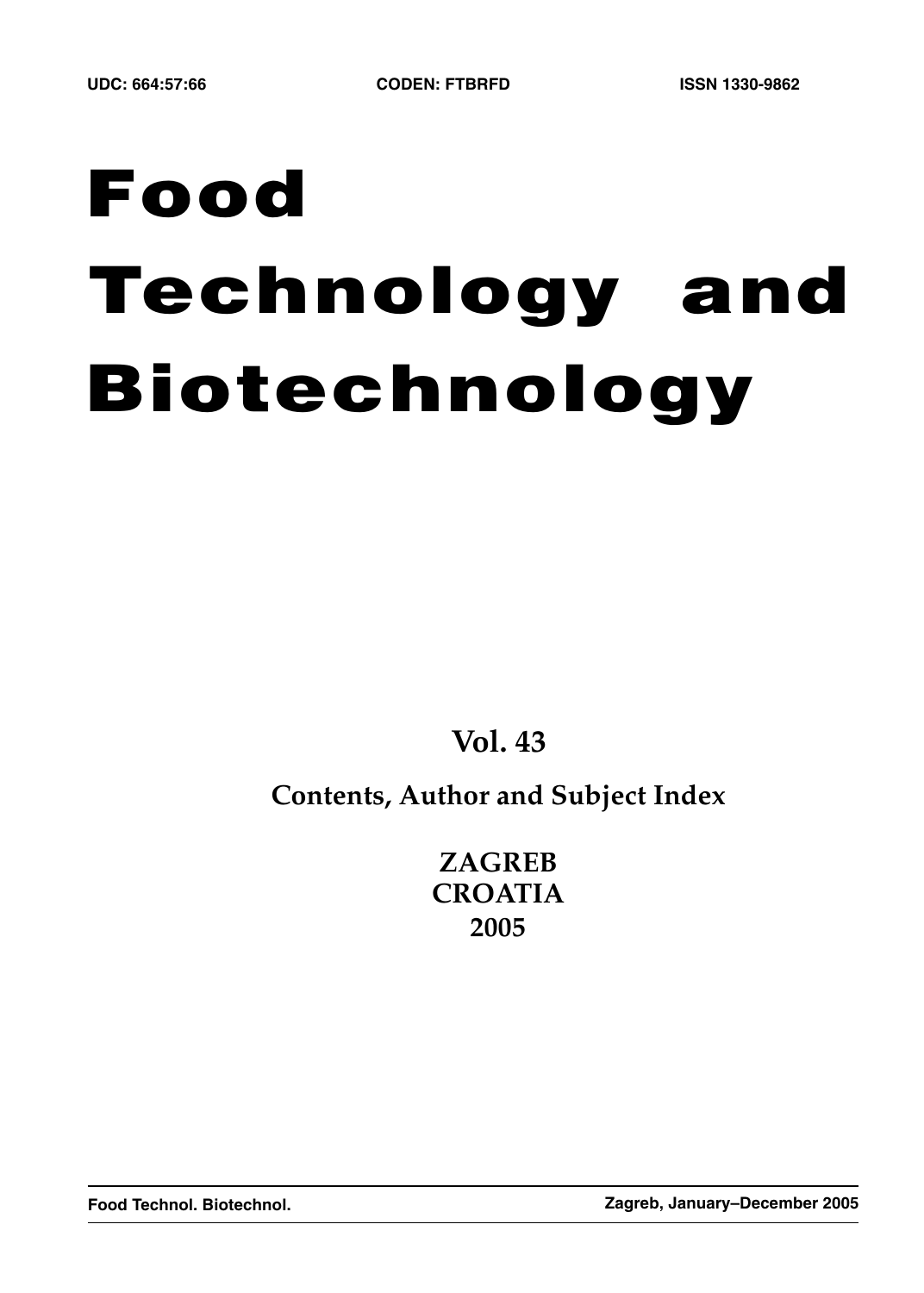# **CONTENTS**

## **ORIGINAL SCIENTIFIC PAPERS**

| Ljiljana V. Mojović and Goran N. Jovanović<br>Development of a Microbiosensor Based on Fish Chromatophores Immobilized                                                  | 1   |
|-------------------------------------------------------------------------------------------------------------------------------------------------------------------------|-----|
| Dalia Denapaite, Andrea Paravić Radičević, Branka Čajavec, Iain Hunter, Daslav Hranueli                                                                                 |     |
| and John Cullum                                                                                                                                                         |     |
| Persistence of the Chromosome End Regions at Low Copy Number in Mutant Strains of                                                                                       | 9   |
| Hesham M. A. El-Komy                                                                                                                                                    |     |
| Coimmobilization of Azospirillum lipoferum and Bacillus megaterium for Successful Phosphorus                                                                            | 19  |
| Hai-Min Chen, Li Zheng and Xiao-Jun Yan                                                                                                                                 |     |
|                                                                                                                                                                         | 29  |
| Isil Seyis and Nilufer Aksoz                                                                                                                                            |     |
| Xylanase Production from Trichoderma harzianum 1073 D3 with Alternative Carbon and                                                                                      | 37  |
| Chrissanthy Papadopoulou, Kalliopi Soulti and Ioannis G. Roussis                                                                                                        |     |
| Potential Antimicrobial Activity of Red and White Wine Phenolic Extracts against Strains                                                                                | 41  |
| Irena Budić-Leto, Tomislav Lovrić, Ivan Pezo and Jasenka Gajdoš Kljusurić                                                                                               |     |
| Study of Dynamics of Polyphenol Extraction During Traditional and Advanced Maceration                                                                                   | 47  |
| Birna Guðbjörnsdóttir, Hjörleifur Einarsson and Guðjón Thorkelsson                                                                                                      |     |
| Microbial Adhesion to Processing Lines for Fish Fillets and Cooked Shrimp:<br>Influence of Stainless Steel Surface Finish and Presence of Gram-Negative Bacteria on the |     |
|                                                                                                                                                                         | 55  |
| Anamarija Štafa, Ivan-Krešimir Svetec and Zoran Zgaga<br>Inactivation of the SGS1 and EXO1 Genes Synergistically Stimulates Plasmid Integration                         |     |
|                                                                                                                                                                         | 103 |
| Gaetano Castaldo, John Crosby and Paul F. Long<br>Exploring Protein Interactions on a Minimal Type II Polyketide Synthase Using a Yeast                                 | 109 |
| Svetlana V. Kamzolova, Igor G. Morgunov, Andreas Aurich, Oksana A. Perevoznikova,<br>Nadezda V. Shishkanova, Ulrich Stottmeister and Tatiana V. Finogenova              |     |
| Lipase Secretion and Citric Acid Production in Yarrowia lipolytica Yeast Grown on Animal                                                                                |     |
|                                                                                                                                                                         | 113 |
| Maria Feligini, Silvia Frati, Vlatka Cubric Curik, Ada Brambilla, Pietro Parma, Ino Curik,<br>Gian Franco Greppi and Giuseppe Enne                                      |     |
| Caprine $\alpha_{s1}$ -Casein Polymorphism: Characterisation of A, B, E and F Variants by Means of                                                                      | 123 |
| Abdulhameed Sabu, G. Shegal Kiran and Ashok Pandey                                                                                                                      |     |
| Purification and Characterization of Tannin Acyl Hydrolase from Aspergillus niger ATCC 16620(2)                                                                         | 133 |
| Barbara Lah, Brigita Žinko, Mojca Narat and Romana Marinšek-Logar<br>Monitoring of Genotoxicity in Drinking Water Using in vitro Comet Assay and Ames Test (2)          | 139 |
| Agnes Weiss, Konrad Johann Domig and Wolfgang Kneifel<br>Comparison of Selective Media for the Enumeration of Probiotic Enterococci from Animal Feed. (2)               | 147 |
| Marija Kurinčič, Ingrid Berce, Tina Zorman and Sonja Smole Možina                                                                                                       |     |
| The Prevalence of Multiple Antibiotic Resistance in Campylobacter spp. From Retail Poultry Meat (2)<br>Svetoslav Dimitrov Todorov and Leon Milner Theodore Dicks        | 157 |
| Effect of Growth Medium on Bacteriocin Production by Lactobacillus plantarum ST194BZ,                                                                                   |     |
|                                                                                                                                                                         | 165 |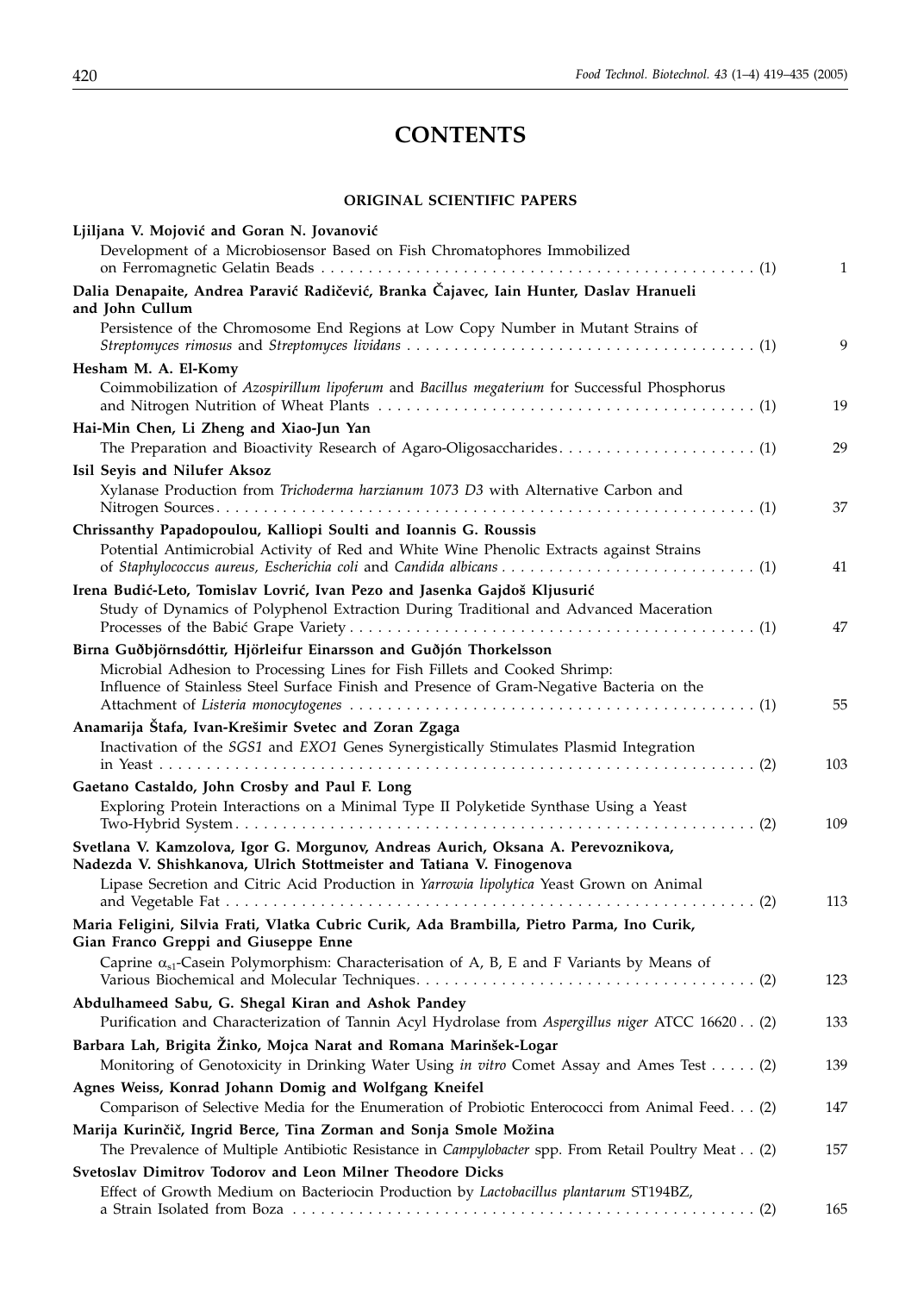| Nurcan Değirmencioğlu, Duygu Göçmen, Ayhan Dağdelen and Fatih Dağdelen<br>Influence of Tarhana Herb (Echinophora sibthorpiana) on Fermentation of Tarhana, Turkish              | 175 |
|---------------------------------------------------------------------------------------------------------------------------------------------------------------------------------|-----|
| Dirk Margosch, Maximilian Moravek, Michael G. Gänzle, Erwin Märtlbauer, Rudi F. Vogel<br>and Matthias A. Ehrmann                                                                |     |
|                                                                                                                                                                                 | 211 |
| Zsolt Zalán, Edina Németh, Ágnes Baráth and Anna Halász                                                                                                                         |     |
| Influence of Growth Medium on Hydrogen Peroxide and Bacteriocin Production of                                                                                                   | 219 |
| Olga M. Tsivileva, Alexei N. Pankratov, Valentina E. Nikitina and Lidiya V. Garibova<br>Effect of Media Components on the Mycelial Film Formation in Submerged Culture of       | 227 |
| Mohammad Altaf, Basa Janakiram Naveena and Gopal Reddy<br>Screening of Inexpensive Nitrogen Sources for Production of L(+) Lactic Acid from Starch by                           | 235 |
| Xiang-Yang Ge and Wei-Guo Zhang<br>A Shortcut to the Production of High Ethanol Concentration from Jerusalem Artichoke Tubers (3)                                               | 241 |
| Lina Jakubauskiene and Grazina Juodeikiene                                                                                                                                      |     |
| The Relationship Between Protein Fractions of Wheat Gluten and the Quality of Ring-Shaped                                                                                       | 247 |
| Leyla Açık, Ayhan Temiz, Ayten Çelebi, Sevim Arslan and Remziye Yılmaz                                                                                                          |     |
| Protein Patterns and Plasmid Profiles of the Bacterial Strains Isolated from a Poultry                                                                                          |     |
|                                                                                                                                                                                 | 255 |
| József Farkas, Éva Andrássy and Katalin Polyák-Fehér                                                                                                                            |     |
| Improvement of the Microbiological Safety of Two Chilled Semi-Prepared Meals by Gamma                                                                                           |     |
|                                                                                                                                                                                 | 263 |
| Jasenka Piljac, Sanja Martinez, Lidija Valek, Tamara Stipčević and Karin Kovačević Ganić                                                                                        |     |
| A Comparison of Methods Used to Define the Phenolic Content and Antioxidant Activity                                                                                            | 271 |
| Pawel Satora and Tadeusz Tuszynski                                                                                                                                              |     |
| Biodiversity of Yeasts During Plum Wegierka Zwykla Spontaneous Fermentation (3)                                                                                                 | 277 |
| Alagarsamy Sumantha, Chandran Sandhya, George Szakacs, Carlos R. Soccol and Ashok Pandey                                                                                        |     |
| Production and Partial Purification of a Neutral Metalloprotease by Fungal Mixed                                                                                                | 313 |
| Vasilis Panagiotis Valdramidis, Kristel Bernaerts, Jan Frans Van Impe<br>and Annemie Helena Geeraerd                                                                            |     |
| An Alternative Approach to Non-Log-Linear Thermal Microbial Inactivation: Modelling the                                                                                         | 321 |
| Mustafa Kemal Sezgintürk, Tüge Göktuğ and Erhan Dinçkaya                                                                                                                        |     |
| Detection of Benzoic Acid by an Amperometric Inhibitor Biosensor Based on Mushroom                                                                                              | 329 |
| Živilė Lukšienė, Dalia Pečiulytė, Sigita Jurkoniene and Romualdas Puras                                                                                                         | 335 |
| Nilay Kandemir, Ahmet Yemenicioğlu, Çiğdem Mecitoğlu, Zehra Seda Elmacı,<br>Alper Arslanoğlu, Yekta Göksungur and Taner Baysal                                                  |     |
| Production of Antimicrobial Films by Incorporation of Partially Purified Lysozyme into<br>Biodegradable Films of Crude Exopolysaccharides Obtained from Aureobasidium pullulans | 343 |
| Ioannis G. Roussis, Ioannis Lambropoulos and Kalliopi Soulti                                                                                                                    |     |
|                                                                                                                                                                                 | 351 |
| Xingguo Su, Yueming Jiang, Xuewu Duan, Hai Liu, Yuebiao Li, Wenbin Lin and Yonghua Zheng                                                                                        |     |
| Effects of Pure Oxygen on the Rate of Skin Browning and Energy Status in Longan Fruit (4)                                                                                       | 359 |
| Vele Tešević, Ninoslav Nikićević, Anka Jovanović, Dejan Djoković, Ljubodrag Vujisić,<br>Ivan Vučković and Mirjana Bonić                                                         |     |
|                                                                                                                                                                                 | 367 |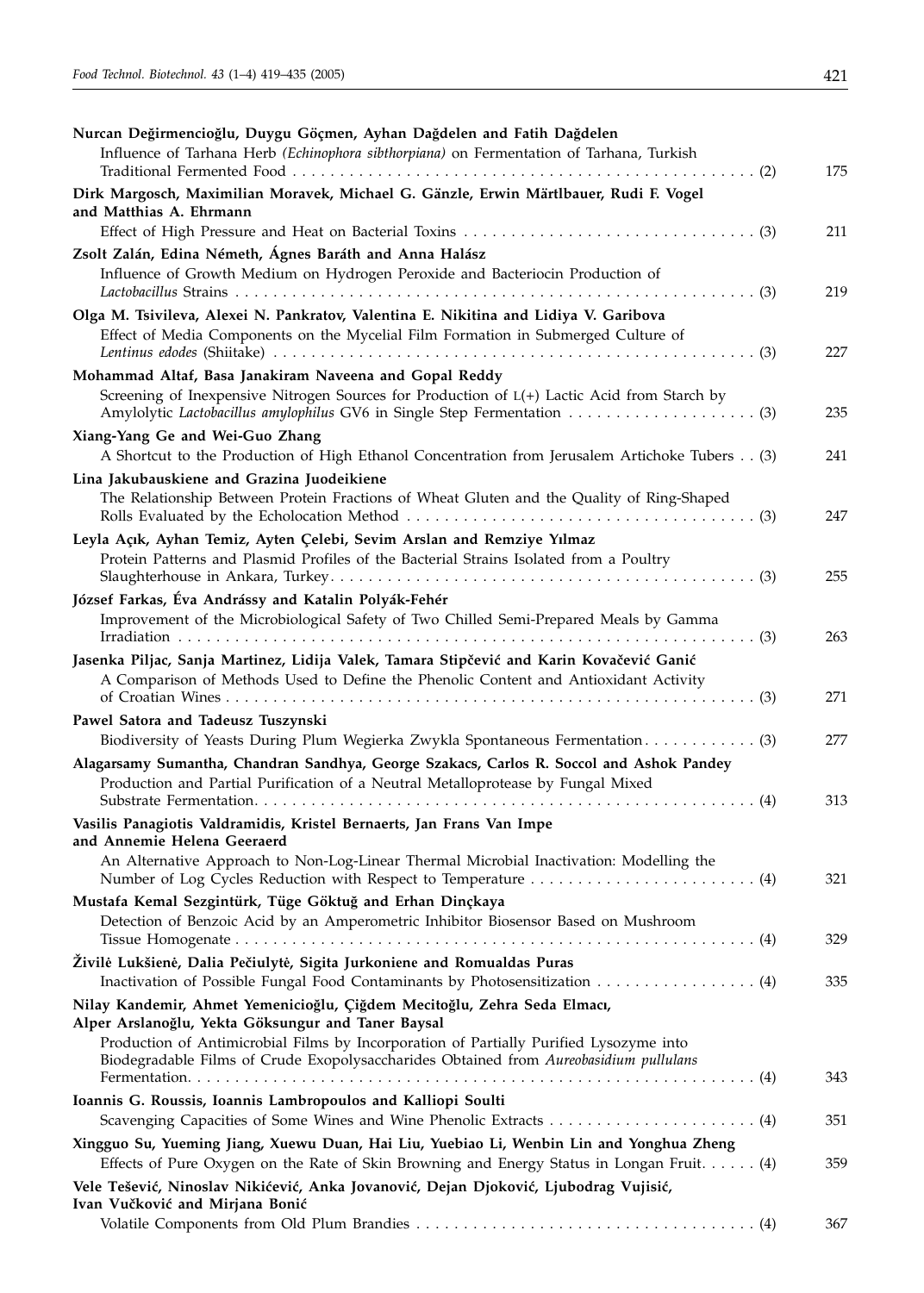## PRELIMINARY COMMUNICATIONS

| Helena Abramovič and Veronika Abram                                                                                                                                                                                         |     |
|-----------------------------------------------------------------------------------------------------------------------------------------------------------------------------------------------------------------------------|-----|
| Physico-Chemical Properties, Composition and Oxidative Stability of Camelina sativa Oil. (1)                                                                                                                                | 63  |
| Hrvoje Lepeduš, Marko Jozić, Ivna Štolfa, Nikola Pavičić, Branimir K. Hackenberger and Vera Cesar<br>Changes in Peroxidase Activity in the Peel of Unshiu Mandarin (Citrus unshiu Marc.) Fruit                              | 71  |
| Mar Vilanova, Isabelle Masneuf-Pomarède and Denis Dubourdieu                                                                                                                                                                |     |
| Influence of Saccharomyces cerevisiae Strains on General Composition and Sensorial Properties                                                                                                                               | 79  |
| Gaye Öngen, Sayit Sargin, Derya Tetik and Timur Köse                                                                                                                                                                        | 181 |
| Damir Kapetanović, Božidar Kurtović and Emin Teskeredžić<br>Differences in Bacterial Population in Rainbow Trout (Oncorhynchus mykiss Walbum) Fry after                                                                     | 189 |
| Begoña Delgado, Paula M. Periago, Raquel Conesa, Alfredo Palop and Pablo S. Fernández<br>Use of Frequency Distribution Functions to Establish Safe Conditions in Relation to the                                            | 195 |
| Pei-Jing Yu and Cheng-Chun Chou<br>Factors Affecting the Growth and Production of Milk-Clotting Enzyme by Amylomyces rouxii                                                                                                 | 283 |
| Daniela Campaniello, Antonio Bevilacqua, Daniela D'Amato, Maria Rosaria Corbo,<br>Clelia Altieri and Milena Sinigaglia<br>Microbial Characterization of Table Olives Processed According to Spanish and Natural Styles. (3) | 289 |
| Zahra Lamzira, Abdeslam Asehraou, Dulce Brito, Manuella Oliveira, Mohamed Faid<br>and Cidalia Peres                                                                                                                         |     |
| Reducing the Bloater Spoilage during Lactic Fermentation of Moroccan Green Olives (4)                                                                                                                                       | 373 |
| Davorka Breljak, Andreja Ambriović-Ristov, Sanja Kapitanović, Tamara Čačev<br>and Jelka Gabrilovac                                                                                                                          |     |
| Comparison of Three RT-PCR Based Methods for Relative Quantification of mRNA 4)                                                                                                                                             | 379 |
| <b>SCIENTIFIC NOTES</b>                                                                                                                                                                                                     |     |
| Lydia Adour, Catherine Couriol and Abdeltif Amrane                                                                                                                                                                          |     |
| Differentiation Between Amino Acids Used as Carbon and Energy Sources During Growth                                                                                                                                         | 85  |
| Maria Feligini, Ivan Bonizzi, Vlatka Cubric Curik, Pietro Parma, Gian Franco Greppi<br>and Giuseppe Enne                                                                                                                    |     |
| Detection of Adulteration in Italian Mozzarella Cheese Using Mitochondrial DNA                                                                                                                                              | 91  |
| Zhonggao Jiao, Jiechao Liu and Sixin Wang                                                                                                                                                                                   | 97  |
| Pieter A. Gouws and Ilse Liedemann                                                                                                                                                                                          |     |

| 201 |
|-----|
|     |
|     |
| 207 |
|     |
| 295 |
|     |
| 301 |
|     |
|     |
| 307 |
|     |
| 389 |
|     |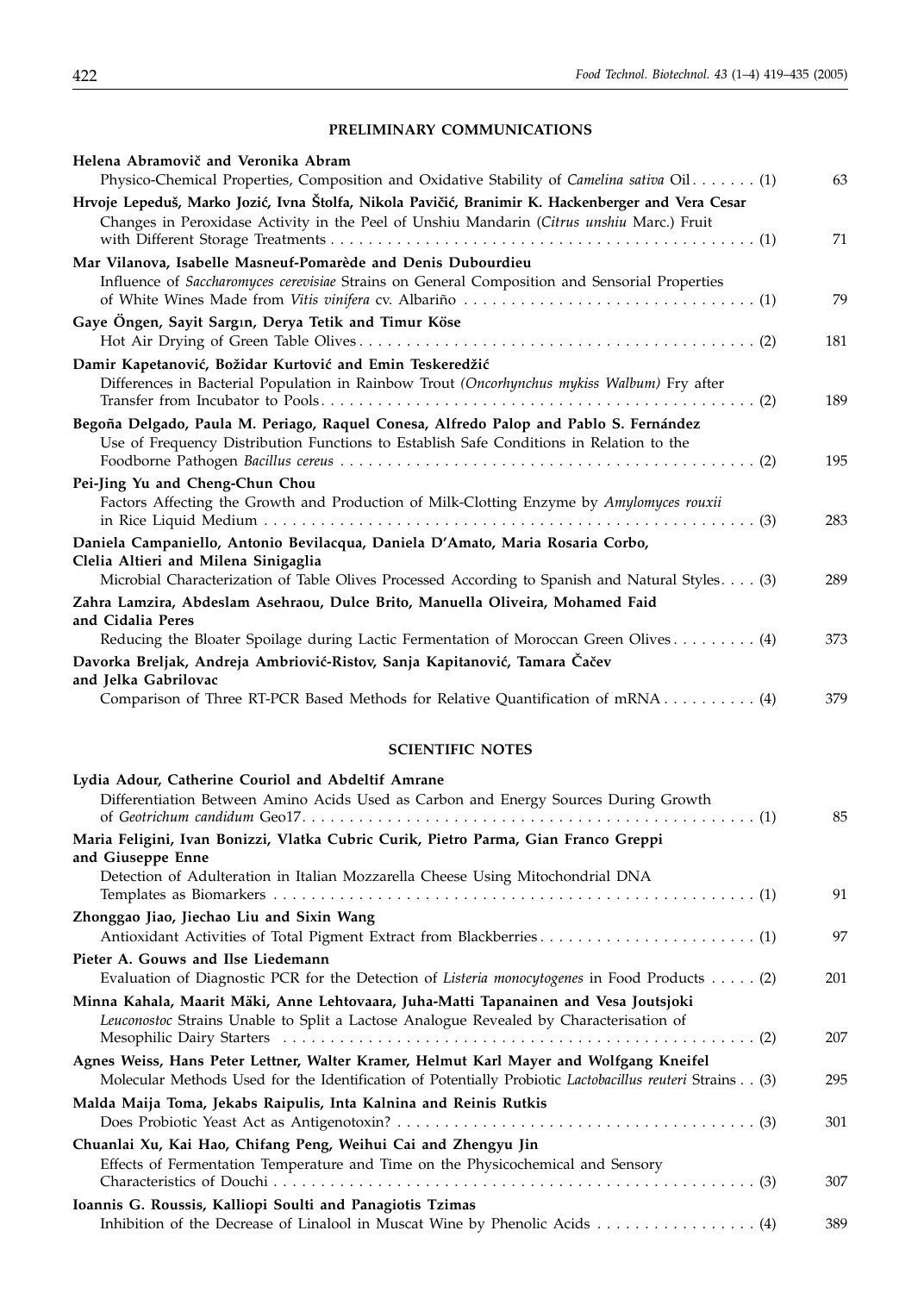| Alison M. Knox, Bennie C. Viljoen and Analie Lourens-Hattingh                            |     |
|------------------------------------------------------------------------------------------|-----|
|                                                                                          | 393 |
| Jarmila Vytřasová, Iveta Zachová, Libor Červenka, Jana Štěpánková and Marcela Pejchalová |     |
|                                                                                          | 397 |
|                                                                                          |     |

#### **REVIEWS**

| Enej Kuščer, Peter Raspor and Hrvoje Petković                                                    |     |
|--------------------------------------------------------------------------------------------------|-----|
|                                                                                                  | 403 |
| Živilė Lukšienė                                                                                  |     |
| New Approach to Inactivation of Harmful and Pathogenic Microorganisms by Photosensitization. (4) | 411 |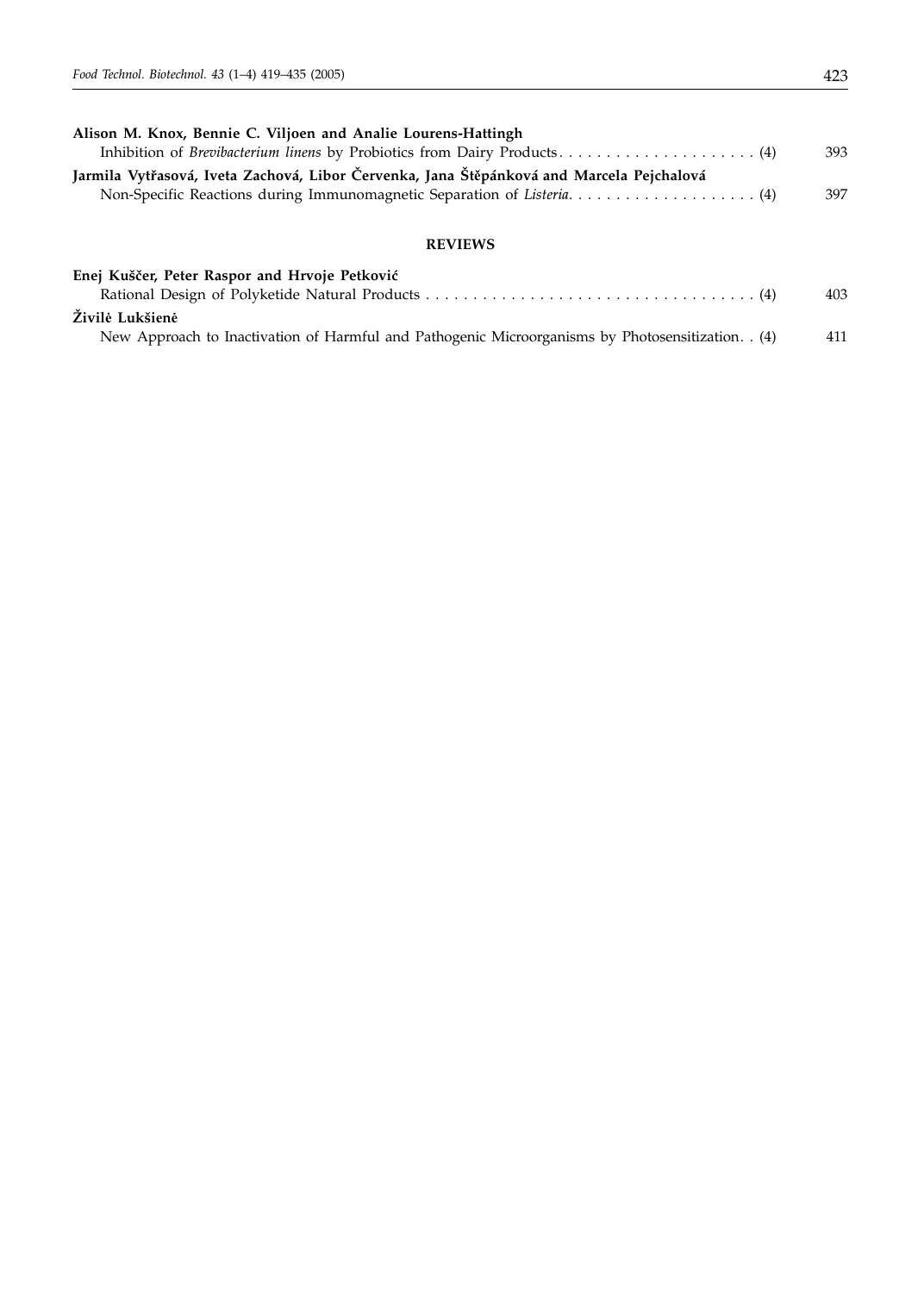# **AUTHOR INDEX**

| Abram, Veronika                                 |                      |                      |                      |                      |                      |                      |                      |                      |                             |                      | (1) | 63     |
|-------------------------------------------------|----------------------|----------------------|----------------------|----------------------|----------------------|----------------------|----------------------|----------------------|-----------------------------|----------------------|-----|--------|
| Abramovič, Helena.                              |                      |                      |                      |                      |                      |                      |                      |                      |                             |                      | (1) | 63     |
|                                                 |                      |                      |                      |                      |                      |                      |                      |                      |                             |                      |     | 255    |
| Açık, Leyla                                     |                      |                      |                      |                      |                      |                      |                      |                      |                             |                      | (3) |        |
| Adour, Lydia                                    |                      |                      |                      |                      |                      |                      |                      |                      |                             |                      | (1) | 85     |
| Aksoz, Nilufer.                                 |                      |                      |                      |                      |                      |                      |                      |                      |                             |                      | (1) | 37     |
| Altaf, Mohammad                                 |                      |                      |                      |                      |                      |                      |                      |                      |                             | $\ddot{\phantom{a}}$ | (3) | 235    |
| Altieri, Clelia                                 |                      |                      |                      |                      |                      |                      |                      |                      |                             | $\ddot{\phantom{0}}$ | (3) | 289    |
| Amato, Daniela D'.                              |                      |                      |                      |                      |                      |                      |                      |                      |                             |                      |     | 289    |
|                                                 |                      |                      |                      |                      |                      |                      |                      |                      |                             | $\ddot{\phantom{0}}$ | (3) |        |
| Ambriović-Ristov, Andreja.                      |                      |                      |                      |                      |                      |                      |                      |                      |                             | $\ddot{\phantom{0}}$ | (4) | 379    |
| Amrane, Abdeltif.                               |                      |                      |                      |                      |                      |                      |                      |                      |                             | $\cdot$              | (1) | 85     |
| Andrássy, Éva                                   |                      |                      |                      |                      |                      |                      |                      |                      |                             | $\ddot{\phantom{a}}$ | (3) | 263    |
| Arslan, Sevim                                   |                      |                      |                      |                      |                      |                      |                      |                      |                             | $\ddot{\phantom{a}}$ | (3) | 255    |
| Arslanoğlu, Alper                               |                      |                      |                      |                      |                      |                      |                      |                      |                             |                      | (4) | 343    |
|                                                 |                      |                      |                      |                      |                      |                      |                      |                      |                             |                      |     |        |
| Asehraou, Abdeslam                              |                      |                      |                      |                      |                      |                      |                      |                      |                             |                      | (4) | 373    |
| Aurich, Andreas                                 |                      |                      |                      |                      |                      |                      |                      |                      |                             |                      | (2) | 113    |
|                                                 |                      |                      |                      |                      |                      |                      |                      |                      |                             |                      |     |        |
|                                                 |                      |                      |                      |                      |                      |                      |                      |                      |                             |                      |     |        |
| Baráth, Ágnes                                   |                      |                      |                      |                      |                      |                      |                      |                      |                             |                      | (3) | 219    |
| Baysal, Taner                                   |                      |                      |                      |                      |                      |                      |                      |                      |                             |                      | (4) | 343    |
| Berce, Ingrid.                                  |                      |                      |                      |                      |                      |                      |                      |                      | $\mathbb{Z}^{\mathbb{Z}^2}$ | $\ddot{\phantom{a}}$ | (2) | 157    |
| Bernaerts, Kristel.                             |                      |                      |                      |                      |                      |                      |                      |                      |                             | $\ddot{\phantom{0}}$ | (4) | 321    |
|                                                 |                      |                      |                      |                      |                      |                      |                      |                      |                             |                      |     | 289    |
| Bevilacqua, Antonio                             |                      |                      |                      |                      |                      |                      |                      |                      |                             | $\ddot{\phantom{0}}$ | (3) |        |
| Bonić, Mirjana                                  |                      |                      |                      |                      |                      |                      |                      |                      |                             | $\ddot{\phantom{a}}$ | (4) | 367    |
| Bonizzi, Ivan                                   |                      |                      |                      |                      |                      |                      |                      |                      |                             | $\cdot$              | (1) | 91     |
| Brambilla, Ada.                                 |                      |                      |                      |                      |                      |                      |                      |                      |                             | $\ddot{\phantom{a}}$ | (2) | 123    |
| Breljak, Davorka                                |                      |                      |                      |                      |                      |                      |                      |                      |                             | $\ddot{\phantom{a}}$ | (4) | 379    |
|                                                 |                      |                      |                      |                      |                      |                      |                      |                      |                             |                      |     | 373    |
| Brito, Dulce                                    |                      |                      |                      |                      |                      |                      |                      |                      |                             |                      | (4) |        |
| Budić-Leto, Irena.                              |                      |                      |                      |                      |                      |                      |                      |                      |                             |                      | (1) | 47     |
|                                                 |                      |                      |                      |                      |                      |                      |                      |                      |                             |                      |     |        |
|                                                 |                      |                      |                      |                      |                      |                      |                      |                      |                             |                      |     | 307    |
| Cai, Weihui                                     |                      |                      |                      |                      |                      |                      |                      |                      |                             |                      | (3) |        |
| Campaniello, Daniela                            |                      |                      |                      |                      |                      |                      |                      |                      |                             | $\ddot{\phantom{a}}$ | (3) | 289    |
| Castaldo, Gaetano                               |                      |                      |                      |                      |                      |                      |                      |                      |                             |                      | (2) | 109    |
| Celebi, Ayten                                   |                      |                      |                      |                      |                      |                      |                      |                      |                             | $\ddot{\phantom{a}}$ | (3) | 255    |
| Cesar, Vera                                     |                      |                      |                      |                      |                      |                      |                      |                      |                             | $\ddot{\phantom{a}}$ | (1) | 71     |
|                                                 |                      |                      |                      |                      |                      |                      |                      |                      |                             |                      |     | 29     |
| Chen, Hai-Min. $\ldots$                         |                      |                      |                      |                      |                      |                      |                      |                      |                             | $\ddot{\phantom{0}}$ | (1) |        |
| Chou, Cheng-Chun.                               |                      |                      |                      |                      |                      |                      |                      |                      |                             | $\ddot{\phantom{0}}$ | (3) | 283    |
| Conesa, Raquel                                  |                      |                      |                      |                      |                      |                      |                      |                      |                             | $\ddot{\phantom{a}}$ | (2) | 195    |
| Corbo, Maria Rosaria                            |                      |                      |                      |                      |                      |                      |                      |                      |                             | $\ddot{\phantom{a}}$ | (3) | 289    |
| Couriol, Catherine                              |                      |                      |                      |                      |                      |                      |                      |                      |                             | $\ddot{\phantom{a}}$ | (1) | 85     |
|                                                 |                      |                      |                      |                      |                      |                      |                      |                      |                             |                      |     |        |
| Crosby, John. $\ldots$                          |                      |                      |                      |                      |                      |                      |                      |                      |                             |                      | (2) | 109    |
| Cubric Curik, Vlatka (1,2)                      |                      |                      |                      |                      |                      |                      |                      |                      |                             |                      |     | 91,123 |
| Cullum, John                                    |                      |                      |                      |                      |                      |                      |                      |                      |                             |                      | (1) | 9      |
| Curik, Ino.                                     |                      |                      |                      |                      |                      |                      |                      |                      |                             |                      | (2) | 123    |
|                                                 |                      |                      |                      |                      |                      |                      |                      |                      |                             |                      |     |        |
|                                                 |                      |                      |                      |                      |                      |                      |                      |                      |                             |                      |     |        |
| Čačev, Tamara                                   | $\sim$               | $\mathcal{A}$        | $\ddot{\phantom{0}}$ | $\ddot{\phantom{a}}$ |                      |                      |                      |                      |                             |                      | (4) | 379    |
| Čajavec, Branka).                               | $\ddot{\phantom{a}}$ | $\ddot{\phantom{a}}$ | $\ddot{\phantom{a}}$ | $\ddot{\phantom{0}}$ | $\ddot{\phantom{0}}$ | $\ddot{\phantom{a}}$ |                      |                      |                             |                      | (1) | 9      |
| Červenka, Libor.                                | $\ddot{\phantom{a}}$ |                      | $\overline{a}$       | $\ddot{\phantom{a}}$ | $\overline{a}$       | $\overline{a}$       |                      |                      |                             |                      | (4) | 397    |
|                                                 |                      |                      |                      |                      |                      |                      |                      |                      |                             |                      |     |        |
|                                                 |                      |                      |                      |                      |                      |                      |                      |                      |                             |                      |     |        |
| Dağdelen, Ayhan                                 |                      |                      |                      |                      | $\ddot{\phantom{a}}$ | $\ddot{\phantom{0}}$ | $\Box$               |                      |                             | $\ddot{\phantom{0}}$ | (2) | 175    |
| Dağdelen, Fatih                                 |                      |                      |                      | $\mathbf{L}$         | $\mathbf{1}$         |                      |                      |                      |                             |                      | (2) | 175    |
| Değirmencioğlu, Nurcan                          |                      |                      |                      |                      | $\ddot{\phantom{a}}$ |                      | $\mathbf{r}$         | $\ddot{\phantom{a}}$ |                             |                      |     | 175    |
|                                                 |                      |                      |                      |                      |                      | $\sim$               |                      |                      |                             |                      | (2) |        |
| Delgado, Begoña.                                |                      |                      |                      |                      |                      |                      | $\ddot{\phantom{0}}$ |                      |                             |                      | (2) | 195    |
| Denapaite, Dalia                                |                      |                      |                      |                      |                      | $\ddot{\phantom{0}}$ |                      |                      |                             |                      | (1) | 9      |
| Dicks, Leon Milner Theodore.                    |                      |                      |                      |                      |                      |                      | $\ddot{\phantom{a}}$ |                      |                             |                      | (2) | 165    |
| $D$ inçkaya, Erhan $\ldots$ $\ldots$            |                      |                      |                      |                      |                      | $\mathbb{Z}^2$       | $\ddot{\phantom{0}}$ | $\ddot{\phantom{a}}$ |                             |                      | (4) | 329    |
|                                                 |                      |                      |                      |                      |                      |                      |                      |                      |                             |                      |     |        |
| Djoković, Dejan                                 |                      |                      |                      |                      |                      |                      | $\mathbf{L}$         | $\ddot{\phantom{a}}$ |                             |                      | (4) | 367    |
| Domig, Konrad Johann                            |                      |                      |                      |                      |                      |                      |                      |                      |                             |                      | (2) | 147    |
| Duan, Xuewu $\ldots$ $\ldots$ $\ldots$ $\ldots$ |                      |                      |                      |                      |                      |                      |                      |                      |                             |                      | (4) | 359    |
| Dubourdieu, Denis                               |                      |                      |                      |                      |                      |                      |                      |                      |                             |                      | (1) | 79     |
|                                                 |                      |                      |                      |                      |                      |                      |                      |                      |                             |                      |     |        |

| Ehrmann, Matthias A. $(3)$                                                                        |                           |                                                                                                 |                      |                             |                      |                            |                      |                             |                             | 211    |
|---------------------------------------------------------------------------------------------------|---------------------------|-------------------------------------------------------------------------------------------------|----------------------|-----------------------------|----------------------|----------------------------|----------------------|-----------------------------|-----------------------------|--------|
| Einarsson, Hjörleifur                                                                             |                           |                                                                                                 |                      |                             |                      |                            |                      |                             | (1)                         | 55     |
| El-Komy, Hesham M. A. $\ldots$                                                                    |                           |                                                                                                 |                      |                             |                      |                            |                      |                             | (1)                         | 19     |
| Elmaci, Zehra Seda.                                                                               |                           |                                                                                                 |                      |                             |                      |                            |                      |                             | (4)                         | 343    |
| Enne, Giuseppe. $(1,2)$                                                                           |                           |                                                                                                 |                      |                             |                      |                            |                      |                             |                             | 91,123 |
|                                                                                                   |                           |                                                                                                 |                      |                             |                      |                            |                      |                             |                             |        |
| Faid, Mohamed                                                                                     |                           |                                                                                                 |                      |                             |                      |                            |                      |                             | (4)                         | 373    |
| Farkas, József                                                                                    |                           |                                                                                                 |                      |                             |                      |                            |                      |                             |                             | 263    |
|                                                                                                   |                           |                                                                                                 |                      |                             |                      |                            |                      |                             | (3)                         |        |
| Feligini, Maria (1,2)                                                                             |                           |                                                                                                 |                      |                             |                      |                            |                      |                             |                             | 91,123 |
| Fernández, Pablo S.                                                                               |                           |                                                                                                 |                      |                             |                      |                            |                      |                             | (2)                         | 195    |
| Finogenova, Tatiana V.                                                                            |                           |                                                                                                 |                      |                             |                      |                            |                      |                             | (2)                         | 113    |
| Frati, Silvia                                                                                     |                           |                                                                                                 |                      |                             |                      |                            |                      |                             | (2)                         | 123    |
|                                                                                                   |                           |                                                                                                 |                      |                             |                      |                            |                      |                             |                             |        |
| Gabrilovac, Jelka                                                                                 |                           |                                                                                                 |                      |                             |                      |                            |                      |                             | (4)                         | 379    |
| Gajdoš Kljusurić, Jasenka                                                                         |                           |                                                                                                 |                      |                             |                      |                            |                      |                             | (1)<br>$\ddot{\phantom{0}}$ | 47     |
| Gänzle, Michael G.                                                                                |                           |                                                                                                 |                      |                             |                      |                            |                      |                             | (3)<br>$\ddot{\phantom{0}}$ | 211    |
| Garibova, Lidiya V                                                                                |                           |                                                                                                 |                      |                             |                      |                            |                      |                             | (3)<br>$\ddot{\phantom{0}}$ | 227    |
| Ge, Xiang-Yang $\ldots$ $\ldots$ $\ldots$ $\ldots$                                                |                           |                                                                                                 |                      |                             |                      |                            |                      |                             | (3)<br>$\ddot{\phantom{0}}$ | 241    |
| Geeraerd, Annemie Helena                                                                          |                           |                                                                                                 |                      |                             |                      |                            |                      |                             | (4)                         | 321    |
|                                                                                                   |                           |                                                                                                 |                      |                             |                      |                            |                      |                             |                             | 175    |
| Göçmen, Duygu                                                                                     |                           |                                                                                                 |                      |                             |                      |                            | $\mathcal{L}^{\pm}$  | $\mathcal{L}^{\pm}$         | (2)<br>$\ddot{\phantom{0}}$ |        |
| Göksungur, Yekta                                                                                  |                           |                                                                                                 |                      |                             |                      |                            |                      |                             | (4)<br>$\ddot{\phantom{a}}$ | 343    |
| Göktuğ, Tüge                                                                                      |                           |                                                                                                 |                      |                             |                      |                            |                      |                             | (4)<br>$\ddot{\phantom{0}}$ | 329    |
| Gouws, Pieter A                                                                                   |                           |                                                                                                 |                      |                             |                      |                            |                      |                             | (2)<br>$\ddot{\phantom{0}}$ | 201    |
| Greppi, Gian Franco $(1,2)$                                                                       |                           |                                                                                                 |                      |                             |                      |                            |                      |                             |                             | 91,123 |
| Guðbjörnsdóttir, Birna                                                                            |                           |                                                                                                 |                      |                             |                      |                            |                      |                             | (1)                         | 55     |
|                                                                                                   |                           |                                                                                                 |                      |                             |                      |                            |                      |                             |                             |        |
| Hackenberger, Branimir K                                                                          |                           |                                                                                                 |                      |                             |                      |                            |                      |                             | (1)                         | 71     |
| Halász, Anna                                                                                      |                           |                                                                                                 |                      |                             |                      |                            |                      |                             | (3)                         | 219    |
| Hao, Kai                                                                                          |                           |                                                                                                 |                      |                             |                      |                            |                      |                             | (3)                         | 307    |
| Hranueli, Daslav.                                                                                 |                           |                                                                                                 |                      |                             |                      |                            |                      |                             | (1)                         | 9      |
| Hunter, Iain                                                                                      |                           |                                                                                                 |                      |                             |                      |                            |                      |                             | (1)                         | 9      |
|                                                                                                   |                           |                                                                                                 |                      |                             |                      |                            |                      |                             |                             |        |
|                                                                                                   |                           |                                                                                                 |                      |                             |                      |                            |                      |                             |                             |        |
| Impe, Jan Frans Van                                                                               |                           |                                                                                                 |                      |                             |                      |                            |                      |                             | (4)                         | 321    |
|                                                                                                   |                           |                                                                                                 |                      |                             |                      |                            |                      |                             |                             |        |
| Jakubauskiene, Lina                                                                               |                           |                                                                                                 |                      |                             |                      |                            |                      |                             | (3)                         | 247    |
| Jiang, Yueming.                                                                                   |                           |                                                                                                 |                      |                             |                      |                            |                      |                             | (4)                         | 359    |
| Jiao, Zhonggao.                                                                                   |                           |                                                                                                 |                      |                             |                      |                            |                      |                             | (1)                         | 97     |
| Jin, Zhengyu                                                                                      |                           |                                                                                                 |                      |                             |                      |                            |                      |                             | (3)                         | 307    |
| Joutsjoki, Vesa.                                                                                  |                           |                                                                                                 |                      |                             |                      |                            |                      |                             | (2)                         | 207    |
| Jovanović, Anka                                                                                   |                           |                                                                                                 |                      |                             |                      |                            |                      |                             | (4)                         | 367    |
| Jovanović, Goran N.                                                                               |                           |                                                                                                 |                      |                             |                      |                            |                      |                             | (1)                         | 1      |
| Jozić, Marko.<br>$\mathcal{L}^{\mathcal{A}}$ . The set of the set of the set of the $\mathcal{A}$ |                           |                                                                                                 |                      |                             |                      |                            |                      | $\mathcal{L}^{\text{max}}$  | (1)<br>$\ddot{\phantom{0}}$ | 71     |
| Juodeikiene, Grazina                                                                              |                           |                                                                                                 |                      |                             |                      |                            |                      |                             | (3)<br>$\ddot{\phantom{0}}$ | 247    |
| Jurkoniene, Sigita<br>$\Delta$<br>$\ddot{\phantom{0}}$                                            | $\ddot{\phantom{0}}$      | $\ddot{\phantom{0}}$                                                                            | $\ddot{\phantom{0}}$ | $\ddot{\phantom{0}}$        | $\ddot{\phantom{0}}$ | $\sim$                     |                      | $\sim$                      | (4)                         | 335    |
|                                                                                                   |                           |                                                                                                 |                      |                             |                      |                            |                      |                             |                             |        |
|                                                                                                   |                           |                                                                                                 |                      |                             |                      |                            |                      |                             |                             |        |
| Kahala, Minna.                                                                                    |                           |                                                                                                 |                      |                             |                      |                            |                      |                             | (2)<br>$\ddot{\phantom{0}}$ | 207    |
| Kalnina, Inta<br>$\sim 100$ km s $^{-1}$                                                          | $\mathbb{Z}^{\mathbb{Z}}$ | $\mathcal{L}^{\pm}$                                                                             |                      | $\mathbf{r} = \mathbf{r}$ . |                      | $\mathcal{L}^{\text{max}}$ |                      |                             | (3)<br>$\ddot{\phantom{0}}$ | 301    |
| Kamzolova, Svetlana V.                                                                            |                           |                                                                                                 |                      |                             |                      |                            | $\ddot{\phantom{a}}$ |                             | (2)<br>$\ddot{\phantom{0}}$ | 113    |
| Kandemir, Nilay                                                                                   |                           | $\ddot{\phantom{0}}$                                                                            | $\ddot{\phantom{0}}$ | $\ddot{\phantom{0}}$        | $\ddot{\phantom{a}}$ | $\sim$                     | $\ddot{\phantom{0}}$ | $\ddot{\phantom{a}}$        | (4)                         | 343    |
| Kapetanović, Damir.                                                                               |                           | $\mathbf{r} = \mathbf{r} + \mathbf{r} + \mathbf{r}$ .                                           |                      |                             | $\ddot{\phantom{0}}$ | $\sim$                     | $\ddot{\phantom{0}}$ | $\ddot{\phantom{0}}$        | (2)<br>$\ddot{\phantom{0}}$ | 189    |
| Kapitanović, Sanja                                                                                |                           |                                                                                                 |                      |                             |                      |                            | $\ddot{\phantom{a}}$ | $\mathbb{Z}^{\mathbb{Z}}$   | (4)<br>$\ddot{\phantom{0}}$ | 379    |
| Kiran, G. Shegal                                                                                  |                           | $\mathbf{1}^{\prime}$ , $\mathbf{1}^{\prime}$ , $\mathbf{1}^{\prime}$ , $\mathbf{1}^{\prime}$ , |                      |                             |                      | $\ddotsc$                  | $\ddot{\phantom{0}}$ | $\ddot{\phantom{0}}$        | (2)                         | 133    |
| Kneifel, Wolfgang. (2,3) 147,295                                                                  |                           |                                                                                                 |                      |                             |                      |                            |                      |                             |                             |        |
| Knox, Alison M.                                                                                   |                           |                                                                                                 |                      |                             |                      |                            | $\ddot{\phantom{0}}$ | $\ddot{\phantom{0}}$        | (4)<br>$\ddot{\phantom{a}}$ | 393    |
| Köse, Timur.                                                                                      |                           |                                                                                                 |                      |                             |                      |                            |                      | $\mathbf{r} = \mathbf{r}$ . | (2)<br>$\ddot{\phantom{a}}$ | 181    |
| Kovačević Ganić, Karin                                                                            |                           |                                                                                                 |                      |                             |                      |                            |                      |                             | (3)<br>$\ddot{\phantom{0}}$ | 271    |
| Kramer, Walter.                                                                                   |                           |                                                                                                 |                      |                             |                      |                            |                      |                             | (3)                         | 295    |
|                                                                                                   |                           |                                                                                                 |                      |                             |                      |                            |                      |                             |                             |        |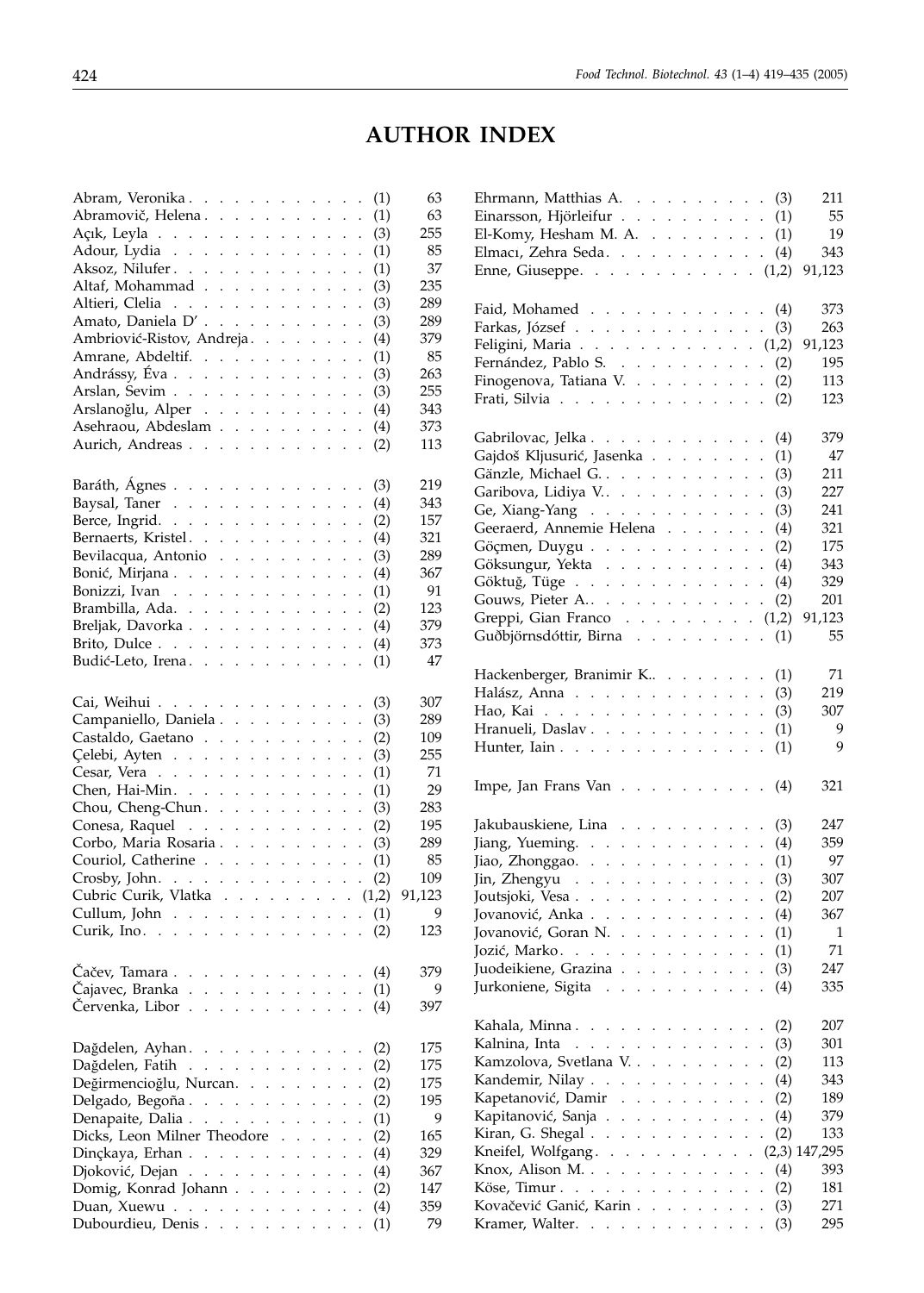| Kurinčič, Marija                                                                                                                                                                              | (2)                         | 157          |
|-----------------------------------------------------------------------------------------------------------------------------------------------------------------------------------------------|-----------------------------|--------------|
| Kurtović, Božidar                                                                                                                                                                             | (2)                         | 189          |
| Kuščer, Enej.                                                                                                                                                                                 | (4)                         | 403          |
|                                                                                                                                                                                               |                             |              |
| Lah, Barbara.                                                                                                                                                                                 | (2)                         | 139          |
| Lambropoulos, Ioannis                                                                                                                                                                         | (4)                         | 351          |
|                                                                                                                                                                                               |                             |              |
| Lamzira, Zahra                                                                                                                                                                                | (4)                         | 373          |
| Lehtovaara, Anne                                                                                                                                                                              | (2)<br>$\ddot{\phantom{a}}$ | 207          |
| Lepeduš, Hrvoje                                                                                                                                                                               | (1)<br>$\ddot{\phantom{0}}$ | 71           |
| Lettner, Hans Peter.                                                                                                                                                                          | (3)                         | 295          |
| Li, Yuebiao                                                                                                                                                                                   | (4)<br>$\ddot{\phantom{a}}$ | 359          |
| Liedemann, Ilse                                                                                                                                                                               | (2)                         | 201          |
| Lin, Wenbin $\ldots$ $\ldots$ $\ldots$ $\ldots$                                                                                                                                               | (4)<br>$\ddot{\phantom{0}}$ | 359          |
| Liu, Hai                                                                                                                                                                                      | (4)<br>$\ddot{\phantom{a}}$ | 359          |
| Liu, Jiechao                                                                                                                                                                                  | (1)                         | 97           |
|                                                                                                                                                                                               | $\ddot{\phantom{0}}$        | 109          |
| Long, Paul F. $\ldots$                                                                                                                                                                        | (2)                         |              |
| Lourens-Hattingh, Analie                                                                                                                                                                      | (4)                         | 393          |
| Lovrić, Tomislav                                                                                                                                                                              | (1)                         | 47           |
| Lukšienė, Živilė                                                                                                                                                                              | $(4)$ 335,411               |              |
|                                                                                                                                                                                               |                             |              |
| Mäki, Maarit                                                                                                                                                                                  | (2)                         | 207          |
| Margosch, Dirk                                                                                                                                                                                | (3)                         | 211          |
| Marinšek-Logar, Romana                                                                                                                                                                        | (2)                         | 139          |
| Martinez, Sanja                                                                                                                                                                               | (3)                         | 271          |
| Märtlbauer, Erwin                                                                                                                                                                             | (3)                         | 211          |
|                                                                                                                                                                                               |                             |              |
| Masneuf-Pomarède, Isabelle                                                                                                                                                                    | (1)<br>$\ddot{\phantom{0}}$ | 79           |
| Mayer, Helmut Karl                                                                                                                                                                            | (3)<br>$\ddot{\phantom{0}}$ | 295          |
| Mecitoğlu, Çiğdem                                                                                                                                                                             | (4)<br>$\ddot{\phantom{0}}$ | 343          |
| Mojović, Ljiljana V.                                                                                                                                                                          | (1)                         | $\mathbf{1}$ |
| Moravek, Maximilian                                                                                                                                                                           | (3)                         | 211          |
| Morgunov, Igor G.                                                                                                                                                                             | (2)                         | 113          |
|                                                                                                                                                                                               |                             |              |
| Narat, Mojca $\ldots$ $\ldots$ $\ldots$ $\ldots$ $\ldots$                                                                                                                                     | (2)                         | 139          |
| Naveena, Basa Janakiram                                                                                                                                                                       | (3)                         | 235          |
| Németh, Edina.                                                                                                                                                                                | (3)                         | 219          |
|                                                                                                                                                                                               |                             |              |
| Nikićević, Ninoslav.                                                                                                                                                                          | (4)                         | 367          |
| Nikitina, Valentina E.                                                                                                                                                                        | (3)                         | 227          |
|                                                                                                                                                                                               |                             |              |
| Oliveira, Manuella                                                                                                                                                                            | (4)                         | 373          |
| $\Omega$ ngen, Gaye $\ldots$ $\ldots$ $\ldots$ $\ldots$ $\ldots$                                                                                                                              | (2)                         | 181          |
|                                                                                                                                                                                               |                             |              |
| Palop, Alfredo.                                                                                                                                                                               | (2)                         | 195          |
| Pandey, Ashok (2,4) 133,313                                                                                                                                                                   |                             |              |
| Pankratov, Alexei N.<br>$\mathbf{r}$<br>$\mathbf{r}$                                                                                                                                          | (3)<br>$\ddot{\phantom{0}}$ | 227          |
| Papadopoulou, Chrissanthy.<br>$\ddot{\phantom{0}}$<br>$\mathcal{L}^{\pm}$<br>$\mathcal{L}^{\pm}$<br>¥.<br>¥.                                                                                  | (1)<br>$\ddot{\phantom{0}}$ | 41           |
| Paravić Radičević, Andrea.                                                                                                                                                                    |                             | 9            |
| $\ddot{\phantom{0}}$<br>¥.<br>$\ddot{\phantom{0}}$<br>$\ddot{\phantom{0}}$<br>¥.<br>$\ddot{\phantom{0}}$                                                                                      | (1)<br>$\ddot{\phantom{0}}$ |              |
| Parma, Pietro<br>and a series of<br>$\mathcal{L}^{\pm}$ , $\mathcal{L}^{\pm}$ , $\mathcal{L}^{\pm}$ , $\mathcal{L}^{\pm}$<br>$\mathcal{L}_{\bullet}$                                          | (1,2)                       | 91,123       |
| Pavičić, Nikola<br>$\mathbf{r}$<br>$\mathbf{L}$<br>$\mathbf{r}$<br>$\mathbf{r}$<br>$\ddot{\phantom{0}}$<br>$\ddot{\phantom{0}}$                                                               | (1)<br>$\ddot{\phantom{a}}$ | 71           |
| Pečiulytė, Dalia<br>$\mathbf{L}^{\text{max}}$<br>$\ddot{\phantom{a}}$<br>$\ddot{\phantom{0}}$<br>$\ddot{\phantom{a}}$<br>$\ddot{\phantom{0}}$<br>$\ddot{\phantom{a}}$<br>$\ddot{\phantom{a}}$ | (4)                         | 335          |
| Pejchalová, Marcela.<br>$\sim$ $\sim$ $\sim$<br>$\sim$<br>$\ddot{\phantom{0}}$<br>$\ddot{\phantom{0}}$<br>$\ddot{\phantom{0}}$<br>$\ddot{\phantom{0}}$<br>$\ddot{\phantom{0}}$                | (4)                         | 397          |
| Peng, Chifang.<br>$\mathcal{A}$ , and $\mathcal{A}$ , and $\mathcal{A}$<br>$\ddot{\phantom{0}}$<br>$\ddot{\phantom{0}}$<br>$\ddot{\phantom{0}}$<br>$\ddot{\phantom{0}}$                       | (3)                         | 307          |
| Peres, Cidalia<br>$\mathcal{L}^{\pm}$ , $\mathcal{L}^{\pm}$ , $\mathcal{L}^{\pm}$ , $\mathcal{L}^{\pm}$<br>$\ddot{\phantom{0}}$<br>$\ddot{\phantom{0}}$                                       | (4)                         | 373          |
| Perevoznikova, Oksana A<br>$\ddot{\phantom{a}}$<br>$\ddot{\phantom{0}}$<br>$\overline{a}$<br>$\ddot{\phantom{a}}$                                                                             | (2)                         | 113          |
| Periago, Paula M. .<br>$\ddot{\phantom{a}}$                                                                                                                                                   |                             | 195          |
| $\ddot{\phantom{0}}$<br>$\ddot{\phantom{0}}$<br>$\ddot{\phantom{0}}$<br>$\ddot{\phantom{0}}$<br>$\ddot{\phantom{a}}$<br>$\ddot{\phantom{a}}$                                                  | (2)                         |              |
| Petković, Hrvoje.<br><b>Contractor</b><br>$\ddot{\phantom{0}}$<br>$\ddot{\phantom{0}}$<br>$\ddot{\phantom{0}}$<br>$\ddot{\phantom{0}}$<br>$\ddot{\phantom{0}}$                                | (4)                         | 403          |
| Pezo, Ivan. $\ldots$<br>$\ddot{\phantom{0}}$<br>$\ddot{\phantom{0}}$<br>$\ddot{\phantom{0}}$<br>$\ddot{\phantom{0}}$                                                                          | (1)                         | 47           |
| Piljac, Jasenka<br>$\ddot{\phantom{0}}$<br>$\ddot{\phantom{0}}$<br>$\ddot{\phantom{0}}$<br>$\ddot{\phantom{a}}$                                                                               | (3)                         | 271          |
| Polyák-Fehér, Katalin.<br>$\mathbf{1}$<br>$\ddot{\phantom{a}}$<br>$\ddot{\phantom{a}}$<br>$\ddot{\phantom{a}}$                                                                                | (3)                         | 263          |
| Puras, Romualdas<br>$\sim$ $\sim$<br>$\ddot{\phantom{a}}$<br>$\ddot{\phantom{a}}$<br>$\ddot{\phantom{0}}$<br>$\ddot{\phantom{a}}$<br>$\ddot{\phantom{a}}$                                     | (4)                         | 335          |
|                                                                                                                                                                                               |                             |              |
| Raipulis, Jekabs                                                                                                                                                                              | (3)                         | 301          |
| Raspor, Peter<br>$\mathbf{1}=\mathbf{1}=\mathbf{1}=\mathbf{1}$<br>$\mathbf{1}=\mathbf{1}=\mathbf{1}=\mathbf{1}$<br>$\mathcal{L}^{\mathcal{L}}$                                                | (4)                         | 403          |
| Reddy, Gopal                                                                                                                                                                                  | (3)                         | 235          |
|                                                                                                                                                                                               |                             |              |

| Roussis, Ioannis G. (1,4) 41,351,389                                                |                                    |
|-------------------------------------------------------------------------------------|------------------------------------|
| Rutkis, Reinis                                                                      | 301<br>(3)                         |
|                                                                                     |                                    |
| Sabu, Abdulhameed                                                                   | 133<br>(2)                         |
| Sandhya, Chandran.                                                                  | 313<br>(4)                         |
|                                                                                     | 181<br>(2)<br>$\ddot{\phantom{a}}$ |
| Satora, Pawel $\ldots$                                                              | 277<br>(3)                         |
|                                                                                     | $\ddot{\phantom{0}}$               |
| Seyis, Isil $\ldots$                                                                | 37<br>(1)                          |
| Sezgintürk, Mustafa Kemal                                                           | 329<br>(4)                         |
| Shishkanova, Nadezda V.                                                             | 113<br>(2)<br>$\ddot{\phantom{a}}$ |
| Sinigaglia, Milena                                                                  | 289<br>(3)                         |
| Smole Možina, Sonja                                                                 | 157<br>(2)                         |
| Soccol, Carlos R                                                                    | 313<br>(4)                         |
| Soulti, Kalliopi (1,4)                                                              | 41,351,389                         |
| Stipčević, Tamara.                                                                  | 271<br>(3)                         |
| Stottmeister, Ulrich                                                                | 113<br>(2)                         |
|                                                                                     | 359<br>(4)                         |
| Su, Xingguo.                                                                        |                                    |
| Sumantha, Alagarsamy                                                                | 313<br>(4)                         |
| Svetec, Ivan-Krešimir                                                               | 103<br>(2)                         |
| Szakacs, George                                                                     | 313<br>(4)                         |
|                                                                                     |                                    |
| Štafa, Anamarija                                                                    | 103<br>(2)                         |
| Štěpánková, Jana                                                                    | 397<br>(4)                         |
| Štolfa, Ivna $\ldots$                                                               | 71<br>(1)                          |
|                                                                                     |                                    |
| Tapanainen, Juha-Matti                                                              | 207<br>(2)                         |
| Temiz, Ayhan                                                                        | 255<br>(3)                         |
| Teskeredžić, Emin                                                                   | 189<br>(2)                         |
|                                                                                     |                                    |
| Tešević, Vele                                                                       | 367<br>(4)                         |
| Tetik, Derya                                                                        | 181<br>(2)                         |
| Thorkelsson, Guðjón                                                                 | 55<br>(1)                          |
| Todorov, Svetoslav Dimitrov                                                         | 165<br>(2)                         |
| Toma, Malda Maija.                                                                  | 301<br>(3)                         |
| Tsivileva, Olga M.                                                                  | 227<br>(3)                         |
| Tuszynski, Tadeusz                                                                  | 277<br>(3)                         |
| Tzimas, Panagiotis                                                                  | 389<br>(4)                         |
|                                                                                     |                                    |
| Valdramidis, Vasilis Panagiotis                                                     | 321<br>(4)                         |
| Valek, Lidija.                                                                      | 271                                |
| Vilanova, Mar.                                                                      | (3)<br>$\ddot{\phantom{a}}$<br>79  |
|                                                                                     | (1)                                |
| Viljoen, Bennie C                                                                   | 393<br>(4)                         |
| Vogel, Rudi F.                                                                      | (3)<br>211                         |
| Vučković, Ivan. (4)                                                                 | 367                                |
| Vujisić, Ljubodrag                                                                  | 367<br>(4)                         |
| Vytřasová, Jarmila                                                                  | 397<br>(4)                         |
|                                                                                     |                                    |
| Wang, Sixin                                                                         | 97<br>(1)                          |
| Weiss, Agnes. (2,3) 147,295                                                         |                                    |
|                                                                                     |                                    |
| $Xu$ , Chuanlai                                                                     | 307<br>(3)                         |
|                                                                                     |                                    |
|                                                                                     | 29<br>(1)                          |
| Yan, Xiao-Jun                                                                       |                                    |
| Yemenicioğlu, Ahmet                                                                 | 343<br>(4)                         |
| Yilmaz, Remziye                                                                     | 255<br>(3)                         |
| Yu, Pei-Jing                                                                        | 283<br>(3)                         |
|                                                                                     |                                    |
| Zachová, Iveta                                                                      | 397<br>(4)                         |
| Zalán, Zsolt $\ldots$ $\ldots$ $\ldots$ $\ldots$ $\ldots$                           | 219<br>(3)<br>$\ddot{\phantom{0}}$ |
| Zgaga, Zoran $\ldots$ $\ldots$ $\ldots$ $\ldots$                                    | 103<br>(2)<br>$\ddot{\phantom{0}}$ |
| Zhang, Wei-Guo                                                                      | 241<br>(3)<br>$\ddot{\phantom{0}}$ |
| Zheng, $Li \cdot \cdot \cdot \cdot \cdot \cdot \cdot \cdot \cdot \cdot \cdot \cdot$ | 29<br>(1)<br>$\ddot{\phantom{0}}$  |
| Zheng, Yonghua                                                                      | 359<br>(4)                         |
|                                                                                     | 157<br>(2)                         |
| Zorman, Tina $\ldots$ $\ldots$ $\ldots$ $\ldots$ $\ldots$                           |                                    |
|                                                                                     |                                    |
| Žinko, Brigita                                                                      | 139<br>(2)                         |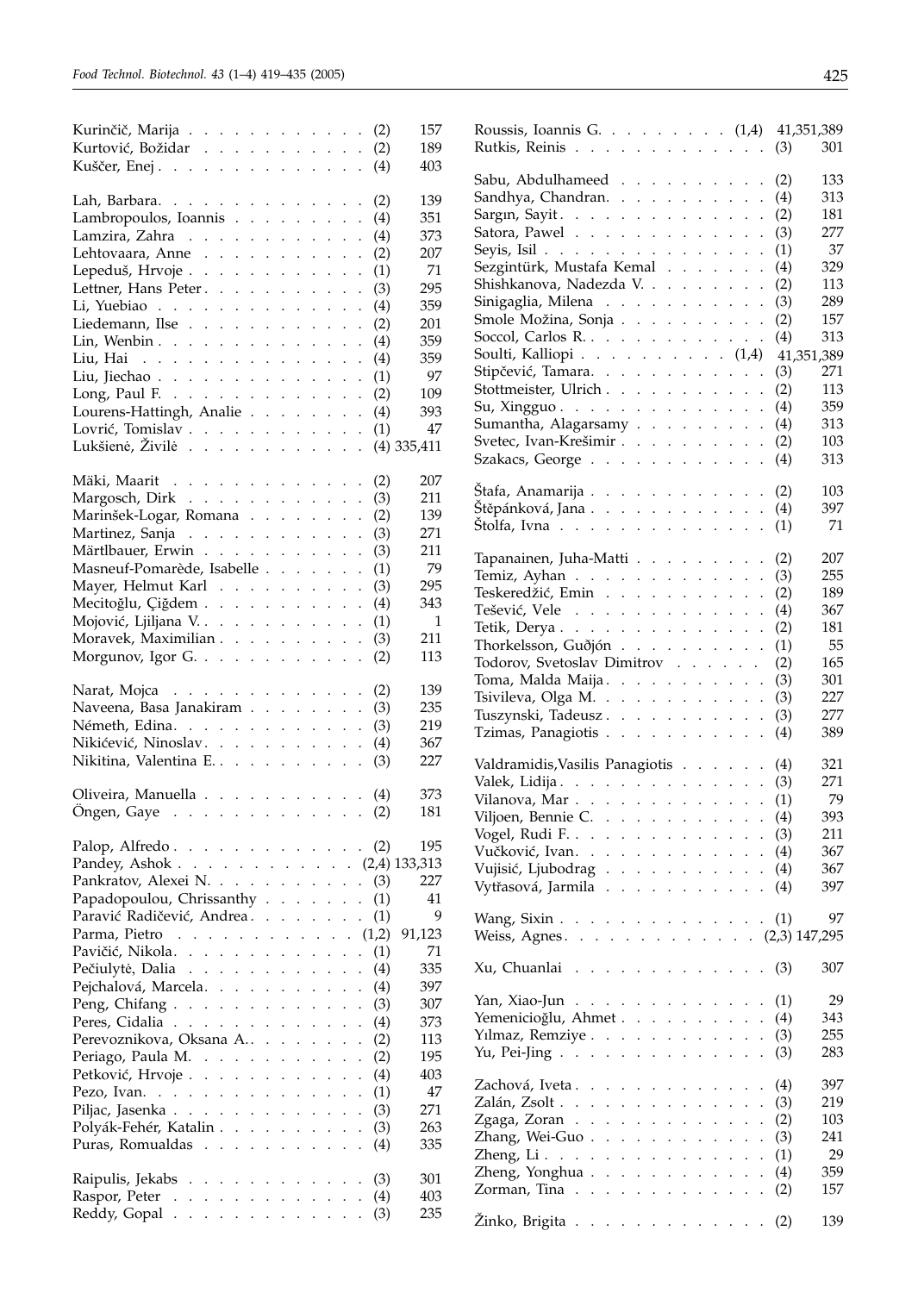# **SUBJECT INDEX**

#### **A**

 $\alpha$ -glucosidase inhibitory activity of agaro-oligosaccharides prepared by acid hydrolysis, 29  $\alpha_{s1}$ -casein polymorphism in goat milk, 123 characterisation by electrophoresis, RP-HPLC and real-time PCR, 123 acid hydrolysis of agar, for bioactive agaro-oligosaccharides preparation, 29 *Acremonium strictum* inactivation by photosensitization, 335 mechanism of inactivation, 411 adhesion of *L. monocytogenes* and Gram-negative bacteria to processing lines for fish fillets and cooked shrimp, 55 adulteration detection of, in Mozzarella cheese using mitochondrial DNA templates as biomarkers, 91 agaro-oligosaccharides preparation by acid hydrolysis, 29 orthogonal matrix method for optimization of its preparation, 29 antioxidant activities of, 29  $\alpha$ -glucosidase inhibitory activities of, 29 agro-industrial residues utilization in enzyme production by solid-state fermentation, 313 aklanonic acid biosynthetic pathway, 109 Albariño wine oenological and sensorial characteristics of, 79 influence of *S. cerevisiae* strains on, 79 *Alternaria alternata* inactivation by photosensitization, 335 mechanism of inactivation, 411 Ames test for genotoxicity detection in drinking water samples, 139 aminopeptidase N use of 3 RT-PCR based methods for relative quantification of mRNA for, 379 *Amylomyces rouxii* growth and production of milk-clotting enzyme by, in rice liquid medium, 283 animal feed probiotic enterococci in, 147 anthocyanins in phenolic extracts from Greek wines, 351 scavenging capacities of, 351 antibiotic resistance in *Campylobacter* spp. from retail poultry meat, 157 detection by phenotypic procedures and molecular methods, 157 antibiotics rational design of polyketide natural products, 403

doxorubicin biosynthetic pathway, 109 antigenotoxicity of probiotic yeast *Saccharomyces boulardii*, 301 obtained by SOS chromotest, 301 antimicrobial activity of red and white wine phenolic extracts, 41 of bacteriocin produced by *Lactobacillus plantarum*, 165, 219 of thymol and cymene against *Bacillus cereus*, 195 antimicrobial films production by incorporation of lysozyme into crude exopolysaccharides from *Aureobasidium pullulans*, 343 as biodegradable coatings for fruits and vegetables, 343 antioxidant activity of agaro-oligosaccharides prepared by acid hydrolysis, 29 of total pigment extract from blackberries, 97 against lipid peroxidation, 97 against scavenging capacities towards superoxide anion radicals, hydroxyl radicals and nitrite, 97 of Croatian wines, determined by Folin-Ciocalteau test and potentiometric titration, 271 of Greek wines, determined by Folin-Ciocalteau test and HPLC-DAD, 351 of Muscat wine, determined by Folin-Ciocalteau test and HPLC-DAD, 389 aroma components detected by GC/MS in old plum brandies, 367 in wines, 271, 351, 389 aromatic polyketides structural model for protein interactions that can account for biosynthesis on a type II polyketide synthase in *Streptomyces peucetius*, 109 *Arthrobacter* spp. in non-specific reactions during immunomagnetic separation of *Listeria* spp., 397 *Aspergillus niger* solid-state fermentation of, 133 purification and characterization of tannin acyl hydrolase from, 133 exoinulinase-hyperproducing strain, 241 in simultaneous saccharification and fermentation of Jerusalem artichoke with *S. cerevisiae*, 241 *Aspergillus oryzae* production and partial purification of neutral metalloprotease by, 313 solid-state fermentation by, 313 ATP, ADP and AMP concentration in relation to pericarp browning of longan fruit, 359 effect of exposure of longan fruit to pure oxygen on, 359 *Aureobasidium pullulans* crude exopolysaccharides from, for production of antimicrobial films, 343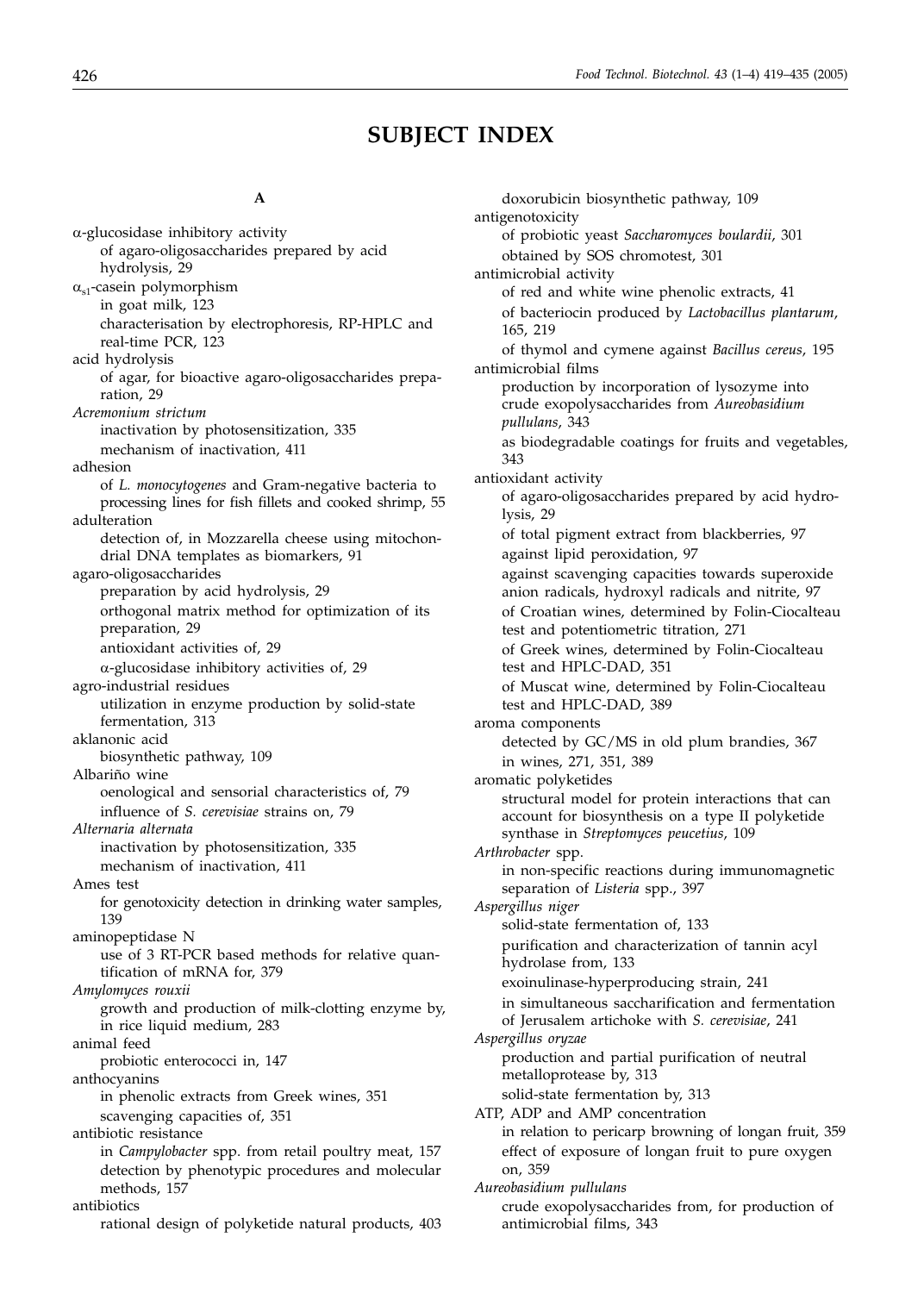*Azospirillum lipoferum*

phosphate solubilization by, 19

the effect on phosphorus and nitrogen nutrition of wheat plants by, 19

#### **B**

Babić wine dynamics of polyphenol extraction during traditional and advanced maceration, 47 *Bacillus cereus* the validity of frequency distributions to efficiently describe the inactivation of, 195 influence of thymol and cymene on inactivation and growth of, 195 reactivity of pressurized supernatant of toxigenic *B. cereus* in enzyme immunoassays, 213 inhibition by bacteriocin producing *Lactobacillus* strains, 165, 219 *Bacillus megaterium* phosphate solubilization by, 19 the effect on phosphorus and nitrogen nutrition of wheat plants by, 19 bacterial toxins effect of high pressure and heat on, 211 bacteriocin production by *Lactobacillus plantarum*, 165, 219 effect of growth medium on its production, 165, 219 baker's yeast as nitrogen source for lactic acid production by *Lactobacillus amylophilus*, 235 Bella di Cerignola table olives microbial characterization of, processed according to Spanish and natural styles, 289 benzoic acid detection by amperometric inhibitor biosensor based on mushroom tissue homogenate, 329 *Bifidobacterium lactis* inhibition of *Brevibacterium linens* from blue cheeses by, 393 bile esculin azide agar enumeration protocol for enterococci based on, 147 bioactivity of agaro-oligosaccharides prepared by acid hydrolysis, 29 biodiversity of yeasts during plum Wegierka Zwykla spontaneous fermentation, 277 biofilm formation on stainless steel surfaces of seafood processing lines, 55 biomarkers bovine-specific mitochondrial DNA templates for detection of adulteration of Mozzarella cheese, 91 biosensors microbiosensor for the detection of microbial and environmental toxins, 1 amperometric inhibitor biosensor for the detection of benzoic acid, 329 biosynthetic engineering rational design of polyketide natural products, 403

gene clusters, 403 blackberries antioxidant activity of total pigment extract from, 97 bloater spoilage reducing during lactic fermentation of Moroccan green olives, 373 blue cheese inhibition of *Brevibacterium linens* from blue cheeses by probiotic bacteria, 393 boza bacteriocin production by *Lactobacillus plantarum* ST194BZ, isolated from, 165 *Brevibacterium linens* from blue cheeses, 393 inhibition of, by probiotic bacteria *Lactobacillus rhamnosus* and *Bifidobacterium lactis*, 393 browning of longan fruit skin, 359 effect of pure oxygen on, 359

on the erythromycin and rapamycin biosynthetic

# **C**

*Camelina sativa* oil physico-chemical properties of, 63 composition of, 63 stability of, 63 Camembert cheese assimilation of amino acids during growth of *Geotrichum candidum*, 85 *Campylobacter* species isolated from poultry slaughterhouse, 255 characterization by morphological, biochemical and physiological tests, 255 plasmid profiles of, 255 whole-cell protein pattern of, 255 isolation of termotolerant *Campylobacter* strains from poultry meat, 157 phenotypic and genotypic identification of, 157 antibiotic resistance of, 157 *Candida albicans* inhibition by red and white wine phenolic extracts, 41 *Candida pulcherrima* strains in the spontaneous fermentation of crushed Wegierka Zwykla plum, 277 *Capra hircus* caprine  $\alpha_{s1}$ -casein polymorphism in goat milk, 123 cheese detection of Mozzarella cheese adulteration using mitochondrial DNA templates as biomarkers, 91 assimilation of amino acids during growth of *Geotrichum candidum*, 85 inhibition of *Brevibacterium linens* from blue cheeses by probiotic bacteria, 393 chromatophore as microbiosensors for toxin detection, 1 immobilized on ferromagnetic gelatine beads, 1 ciprofloxacin resistance in *Campylobacter* spp. from retail poultry meat, 157 detection by PCR, 157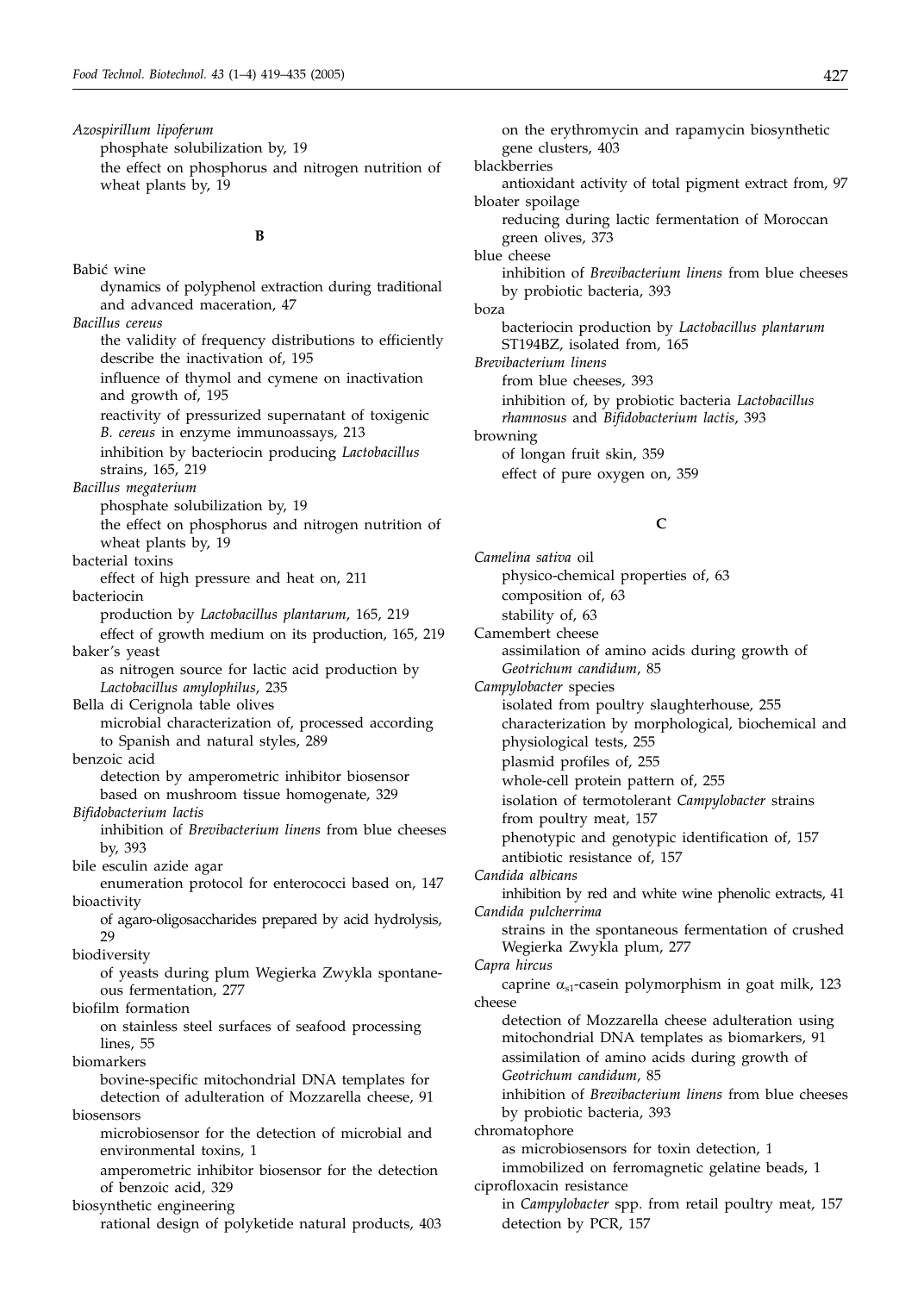detection by mismatch amplification mutation assay (MAMA), 157 citric acid production by *Yarrowia lipolytica* grown on animal and vegetable fat, 113 *Citrus unshiu* fruit (mandarin) cold storage of, 71 peroxidase activity of, 71 hot water dip (HWD) pre-treatment of, 71 Clark-type oxygen electrode amperometric inhibitor biosensor prepared by immobilizing mushroom tissue homogenate on, 329 coimmobilization of *Azospirillum lipoferum* and *Bacillus megaterium* for phosphorus and nitrogen nutrition of wheat plants, 19 comet assay for genotoxicity detection in drinking water samples, 139 with human Caco2 and HepG2 cells, 139 competitive RT-PCR used for relative quantification of mRNA for aminopeptidase N on promyeloid HL-60 cell line, 379 comparison with semi-quantitative and real-time RT-PCR, 379 Cordon Bleu examination of its microbiological safety, as chilled semi-prepared meal, by gamma irradiation, 263 cytotoxicity of the supernatant of toxigenic *B. cereus* after pressure treatment, 211 **D** dehydration of green table olives, 181 diagnostic PCR for detection of *Listeria monocytogenes* in food products, 201 double-strand break model

for genetic recombination in yeast, 103 douchi

prepared by fermentation at different temperatures for variable time, 307

sensory characteristics of, 307

doxorubicin

biosynthetic pathway from *Streptomyces peucetius*, 109 protein interactions that form the »minimal« type II polyketide synthase in its production, 109

drinking water

monitoring of genotoxicity by comet assay and Ames test, 139

drying

of green table olives, 181

#### **E**

echolocation method in quality evaluation of ring-shaped rolls, 247 enumeration protocol for probiotic enterococci in animal feeds, 147 enzyme immunoassays (EIAs) effect of pressurization on the reactivity of heat-stable enterotoxin of *E. coli* in, 211 reactivity of pressurized staphylococcal enterotoxins in, 211 reactivity of pressurized supernatant of toxigenic *B. cereus* in, 211 erythromycin biosynthetic engineering on its biosynthetic gene cluster, 403 polyketide backbone structural modification(s) into the starter unit derived portion of, 403 *Escherichia coli* inhibition by red and white wine phenolic extracts, 41 inhibition by bacteriocin producing *Lactobacillus* strains, 165, 219 as model microorganism in non-log-linear thermal microbial inactivation, 321 in modelling the number of log cycles reduction with respect to temperature, 321 essential oils influence of thymol and cymene on inactivation and growth of *Bacillus cereus*, 195 ethanol production from Jerusalem artichoke, with *S. cerevisiae* and *Aspergillus niger*, 241 ethyl esters detected by GC/MS in old plum brandies, 367 *EXO1* genes inactivation stimulates plasmid integration in yeast, 103 exopolysaccharides from *Aureobasidium pullulans*, 343

#### **F**

fatty acids composition in *Camelina sativa* oil, 63 omega-3 fatty acids, 63 ferromagnetic gelatin beads fish chromatophores immobilized on, 1 flavanols in phenolic extracts from Greek wines, 351 scavenging capacities of, 351 Folin-Ciocalteau test for determination of antioxidant activity of Croatian wines, 271 for determination of antioxidant activity of Greek wines, 351 food additives benzoic acid detection by amperometric inhibitor biosensor, 329 food safety the validity of frequency distributions to efficiently describe the inactivation of *B. cereus*, 195 effect of high pressure and heat on bacterial toxins, 211 of chilled semi-prepared meals by gamma irradiation, 263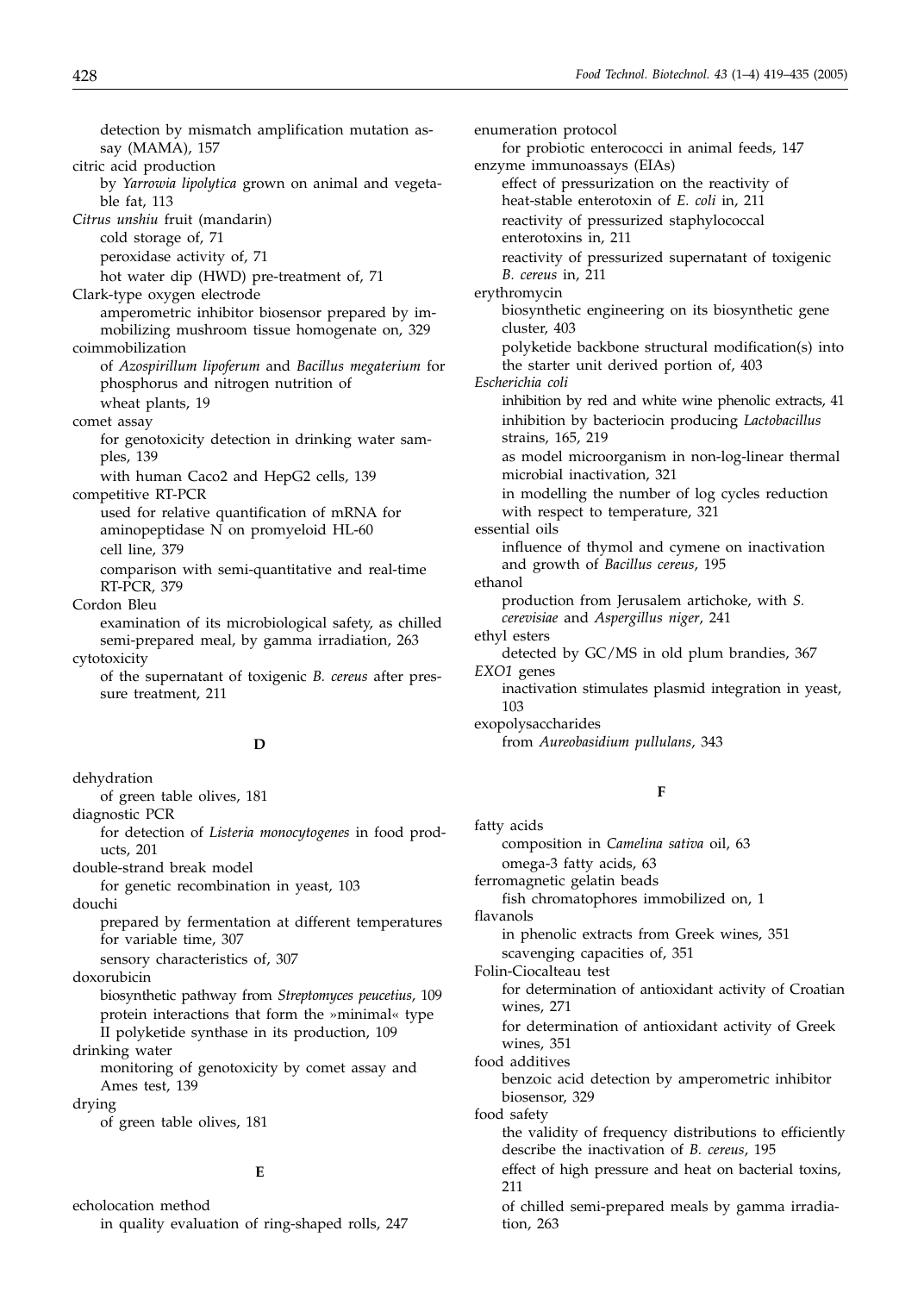increase by antimicrobial films of crude exopolysaccharides with lysozyme, 343 improvement by photosensitization for inactivation of fungi, 335, 411 frequency distributions functions to establish safe conditions in relation to *Bacillus cereus*, 195 in the presence of natural antimicrobials (essential oils), 195 fruit wastes utilization for xylanase production by *Trichoderma harzianum*, 37 fry of rainbow trout, 189 differences in bacterial population in, after transfer from incubator to pools, 189 *Fusarium avenaceum* inactivation by photosensitization, 335 mechanism of inactivation, 411

## **G**

gamma irradiation improvement of the microbiological safety of two chilled semi-prepared meals by, 263

gas chromatographic-mass spectrometric (GC/MS) analysis of aroma components in old plum brandies, 367

gene targeting

double-strand break model for genetic recombination in yeast, 103

genotoxicity

of drinking water, 139

monitoring of, by *in vitro* comet assay and Ames test, 139

evaluation by SOS chromotest, 301

*Geotrichum candidum*

growth on peptones and lactate, 85 use of amino acids as carbon source and as a nitrogen source, 85

gluten

protein fractions of, 247

its influence on the quality of ring-shaped rolls evaluated by the echolocation method, 247 goat milk

caprine  $\alpha_{s1}$ -casein polymorphism in, 123 Greek style green olives microbial characterization of, 289

#### **H**

haemolysin BL effect of high pressure and heat on its reactivity, 211 heat-stable enterotoxins of *E. coli*, 211 cholera toxin from *Vibrio cholerae*, 211 staphylococcal enterotoxins, 211 haemolysin BL from *Bacillus cereus*, 211 effect of high pressure and heat on its reactivity, 211 high hydrostatic pressure effect on bacterial toxins, 211

hot water dip (HWD)

pre-treatment of *Citrus unshiu* fruit, 71 influence on peroxidase acitivity, 71

hydrogen peroxide

production by *Lactobacillus* strains, 219

effect of growth medium on its production, 219

hydroxyl radicals

scavenging effect of total pigment extract from blackberries towards, 97

scavenging capacities of phenolic extracts from Greek wines on, 351

hygienic design for processing lines for fish fillets and cooked shrimp, 55

# **I**

immobilization of chromatophores, on ferromagnetic gelatine beads, for toxin detection, 1 of *Azospirillum lipoferum* and *Bacillus megaterium* for phosphorus and nitrogen nutrition of wheat, 19 of mushroom tissue homogenate on Clark-type oxygen electrode, for benzoic acid detection, 329 immunomagnetic separation of *Listeria* spp., 397 non-specific reactions, 397 inactivation kinetics quantification of microbial heat inactivation, 321 modelling the number of log cycles reduction with respect to temperature, 321 inhibitor biosensor for the detection of benzoic acid, 329 based on mushroom tissue homogenate, 329 inulin from Jerusalem artichoke, hydrolysed by *Aspergillus niger*, 241 inulinase production by *Aspergillus niger*, 241 saccharification of Jerusalem artichoke by *A. niger* in ethanol production by *S. cerevisiae*, 241

## **J**

Jerusalem artichoke ethanol production from, with *S. cerevisiae* and *Aspergillus niger*, 241

#### **K**

killer sensitivity patterns of indigenous *S. cerevisiae* strains isolated from Wegierka Zwykla plum, 277 *Kloeckera apiculata* strains in the spontaneous fermentation of crushed Wegierka Zwykla plum, 277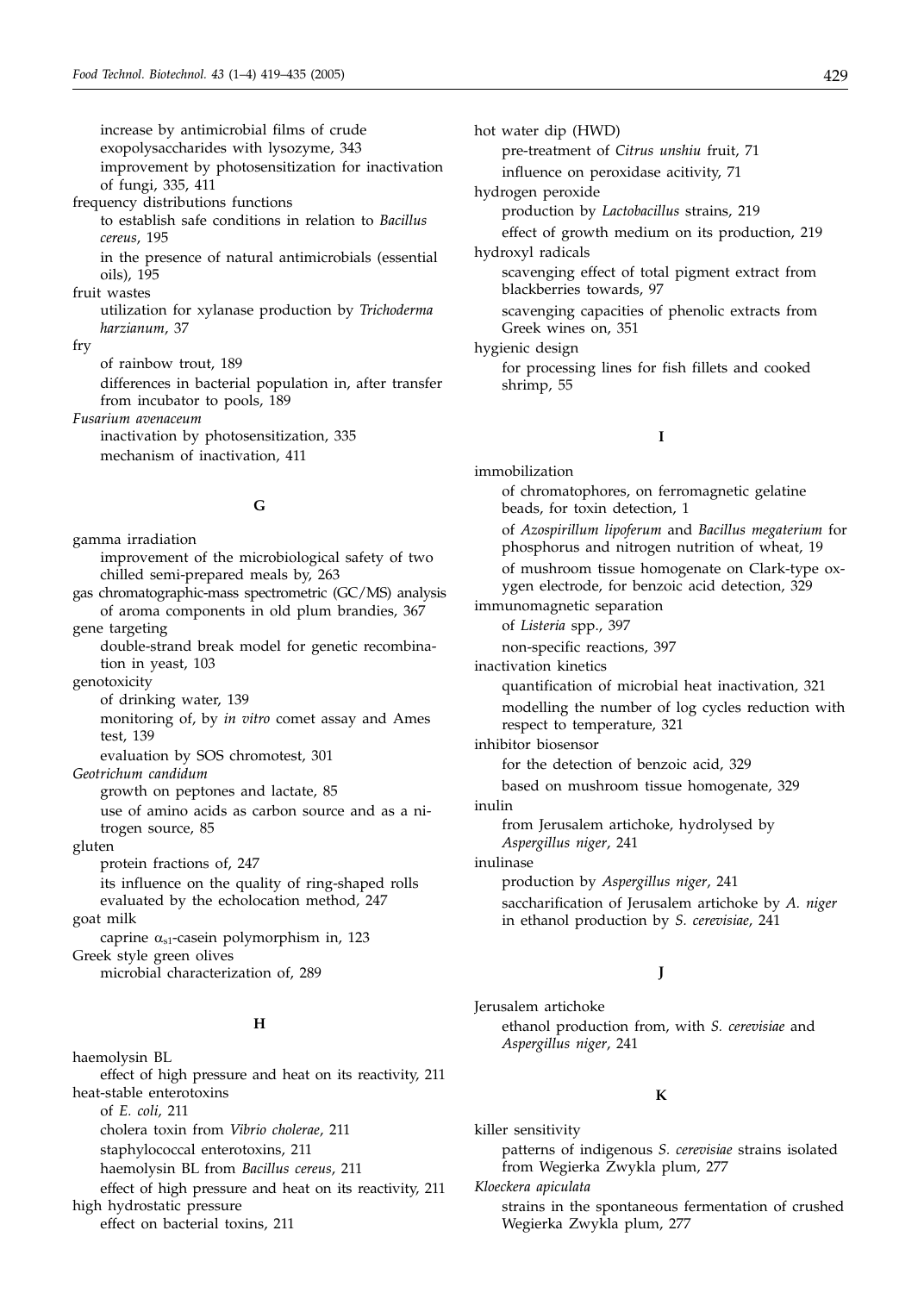**L**

| $L(+)$ lactic acid<br>by Lactobacillus amylophilus on starch and inexpen-                       |
|-------------------------------------------------------------------------------------------------|
| sive nitrogen sources, 235                                                                      |
| lactic acid bacteria                                                                            |
| enterococci in animals feeds, 147                                                               |
| bacteriocin production by Lactobacillus plantarum,<br>165, 219                                  |
| monitoring during fermentation of tarhana when<br>tarhana herb was used as additive, 175        |
| Leuconostoc and Lactococcus strains identification by<br>PCR and PFGE, 207                      |
| effect of growth medium on hydrogen peroxide<br>production by, 219                              |
| isolated from table olives, processed according to<br>Spanish and natural style, 289            |
| Lactobacillus strains identification by PCR and<br><b>PFGE, 295</b>                             |
| as starter cultures for the production of green table<br>olives according to Spanish style, 373 |
| inhibition of Brevibacterium linens from blue cheeses<br>by probiotic bacteria, 393             |
| Lactobacillus amylophilus                                                                       |
| production of lactic acid from starch by inexpen-<br>sive nitrogen sources, 235                 |
| Lactobacillus plantarum                                                                         |
| isolated from boza, 165                                                                         |
| effect of growth medium on bacteriocin production<br>by, 165, 219                               |
| isolated from table olives, processed according to                                              |
| Spanish and natural styles, 289<br>as starter culture for the production of green table         |
| olives according to the Spanish style, 373                                                      |
| Lactobacillus reuteri                                                                           |
| potential probiotic strains identification by PCR<br>and PFGE, 295                              |
| Lactobacillus rhamnosus                                                                         |
| inhibition of <i>Brevibacterium linens</i> from blue cheeses<br>by, 393                         |
| Lactococcus strains                                                                             |
| isolated from mesophilic dairy starters, 207<br>identification by PCR and PFGE, 207             |
| lectins                                                                                         |
| production by Lentinus edodes (shiitake), 227                                                   |
| the effect of media components on its activity, 227<br>Lentinus edodes (shiitake)               |
| effect of media components on the mycelial film                                                 |
| formation in submerged culture of, 227                                                          |
| Leuconostoc strains                                                                             |
| isolated from mesophilic dairy starters, 207                                                    |
| identification by PCR and PFGE, 207                                                             |
| linalool                                                                                        |
| inhibition of the decrease of, in Muscat wine by<br>phenolic acids, 389                         |
| lipase secretion                                                                                |
| by Yarrowia lipolytica grown on animal and vegeta-<br>ble fat, 113                              |
| lipid peroxidation<br>antioxidant activity of blackberries against, 97                          |
|                                                                                                 |

in longan fruit membrane and effect of pure oxygen on, 359 *Listeria monocytogenes* adhesion to processing lines for fish fillets and cooked shrimp, 55 biofilm formation, 55 inhibition by bacteriocin producing *Lactobacillus* strains, 165, 219 detection in food products by diagnostic PCR, 201 as test organism in examination of microbiological safety of chilled semi-prepared meals by gamma irradiation, 263 non-specific reactions during immunomagnetic separation of, 397 longan (*Dimocarpus longan* Lour.) effect of pure oxygen on skin browning in, 359 polyphenol oxidase and peroxidase activity in, 359 energy status in, 359 ATP, ADP and AMP concentration in pericarp during storage, 359 lysozyme partially purified from egg white, 343 incorporation into biodegradable films of crude exopolysaccharides from *Aureobasidium pullulans*, 343 effect of its concentration and film ingredients on lysozyme activity remained in films, 343 effect of cold storage on lysozyme activity remained in films, 343

#### **M**

maceration dynamics of polyphenol extraction from Babić wine, 47 traditional and advanced, 47 mathematical model, 47 malondialdehyde index of membrane integrity of longan fruit, 359 mesophilic dairy starters identification by PCR and PFGE, 207 metalloprotease production by *Aspergillus oryzae* in solid-state fermentation, 313 screening of substrates for its production, 313 optimisation of process parameters, 313 partial purification of the enzyme, 313 microbiosensor for the detection of microbial and environmental toxins, 1 based on immobilized fish chromatophores, 1 on ferromagnetic gelatine beads, 1 microfungi inactivation by photosensitization, 335 mechanism of inactivation, 411 milk-clotting enzyme production by *Amylomyces rouxii* in rice liquid medium, 283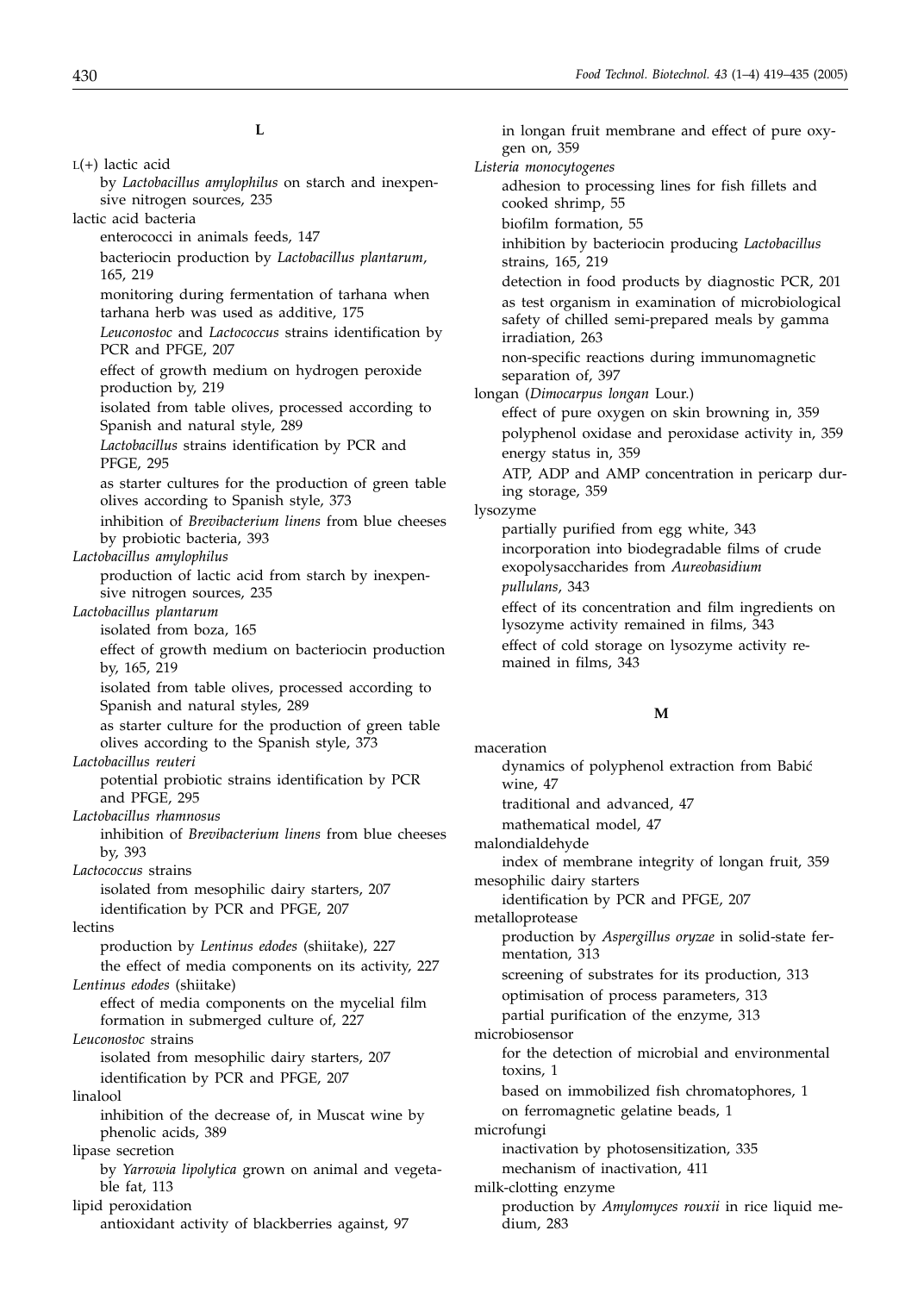mitochondrial DNA as biomarker for detection of Mozzarella cheese adulteration, 91 modelling log cycles of microbial reduction with respect to temperatures, 321 applicability in predictive microbiology, 321 molasses as an additional carbon source in xylanase production by *Trichoderma harzianum*, 37 Mozzarella cheese detection of adulteration using mitochondrial DNA templates as biomarkers, 91 multiple antibiotics resistance in *Campylobacter* spp. from retail poultry meat, 157 detection by phenotypic procedures and molecular methods, 157 Muscat wine inhibition of the decrease of linalool in, by phenolic acids, 389 mutant strains of *Streptomyces rimosus* and *Streptomyces lividans*, 9 yeast DNA-repair mutants, 103 mycelial film formation in submerged culture of *Lentinus edodes* (shiitake), 227

#### **N**

natural antimicrobials influence of thymol and cymene on inactivation and growth of *Bacillus cereus*, 195 bacteriocins produced by *Lactobacillus* strains, 165, 219 neutral protease production by *Aspergillus oryzae* in solid-state fermentation, 313 screening of substrates for its production, 313 optimisation of process parameters, 313 partial purification of the enzyme, 313 nitrite scavenging effect of total pigment extract from blackberries towards, 97 nitrogen nutrition of wheat plants, 19 the effect of *Azospirillum lipoferum* on, 19 the effect of *Bacillus megaterium* on, 19 baker's yeast as nitrogen source for lactic acid production by *Lactobacillus amylophilus*, 235 effect on the activity of extracelular lectins of shiitake, 227 effect on neutral metalloprotease production by *Aspergillus oryzae*, 313

#### **O**

olives

hot air-drying of green table olives, 181 consumers' acceptability of, 181 quality determination by instrumental analysis, 181 microbial characterization of, processed according to Spanish and natural styles, 289

omega-3 fatty acids

in *Camelina sativa* oil, 63

orthogonal matrix method

for optimization of agaro-oligosaccharides preparation, 29

oxidative stability

of *Camelina sativa* oil, at different storage conditions, 63

## **P**

pathogens inhibition by red and white wine phenolic extracts, 41 inhibition by bacteriocin produced by *Lactobacillus plantarum*, 165, 219 influence of thymol and cymene on inactivation and growth of *Bacillus cereus*, 195 detection of *Listeria monocytogenes* in food products by diagnostic PCR, 201 inhibition by antimicrobial films of crude exopolysaccharides with lysozyme, 343 peroxidase activity in the peel of *Citrus unshiu* fruit, 71 influence of hot water dip treatment and cold storage on, 71 antioxidant activity of blackberries against, 97 in relation to pericarp browning of longan fruit, 359 phenolic acids in phenolic extracts from wines, 271, 351, 389 scavenging capacities of, 351 inhibition of the decrease of linalool in Muscat wine by, 389 phenolic extracts of red and white wines, 41, 351, 389 antimicrobial activity of, 41 dynamics of extraction during traditional and advanced maceration, 47 quantification of phenolic antioxidans in wines, 271, 351, 389 scavenging activities of, 351 phosphate solubilization by *Pseudomonas fluorescens*, 19 by *Azospirillum lipoferum*, 19 by *Bacillus megaterium*, 19 by free or immobilized cells, 19 phosphorus nutrition of wheat plants, 19 the effect of *Azospirillum lipoferum* on, 19 the effect of *Bacillus megaterium* on, 19 photosensitization inactivation of possible fungal food contaminants by, 335, 411 photoactive dyes for, 411 light sources for, 411 the role of the oxygen, 411

mechanism of microbial inactivation, 411

pigment extract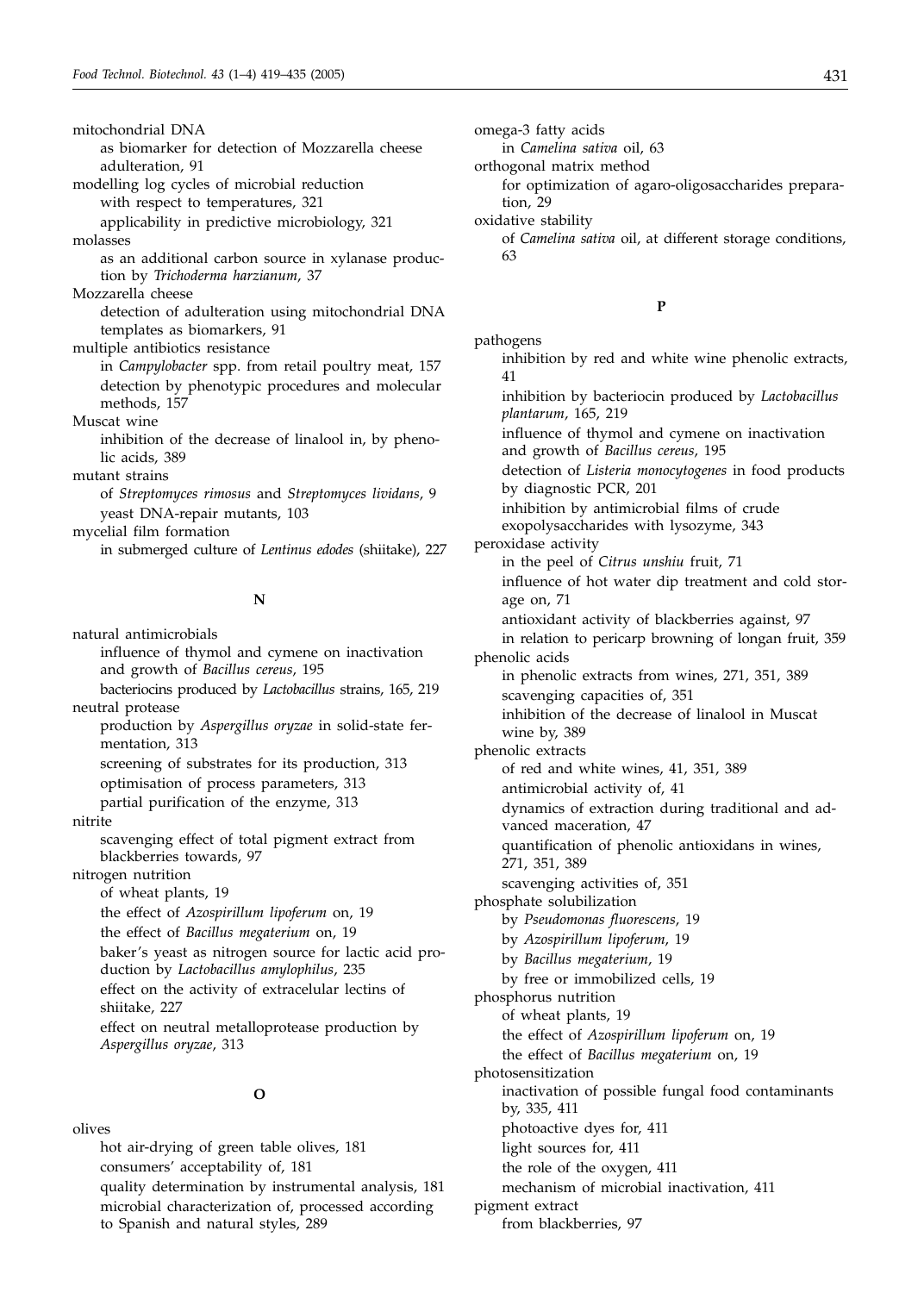antioxidant activity against lipid peroxidation and scavenging effect, 97 plasmid integration stimulated by double-strand break on the plasmid in yeast, 103 stimulated by inactivation of the *SGS1* and *EXO1* genes in yeast, 103 plasmid profiles of *Salmonella, Campylobacter* and *Staphylococcus* species isolated from poultry slaughterhouse, 255 Plavac mali wine phenolic content, 271 antioxidant activity of, 271 plum brandy volatile components from, detected by GC/MS, 367 plums microbiota in the spontaneous fermentation of crushed Wegierka Zwykla plum, 277 killer sensitivity patterns of isolated indigenous *S. cerevisiae* strains, 277 polyketide backbone modification of, 403 alteration of the oxidation level of, 403 polyketide synthase protein interactions that form the »minimal« type II polyketide synthase in doxorubicin production, 109 in *Streptomyces peucetius*, 109 re-programming of erythromycin and rapamycin polyketide synthases, 403 modification of the post-polyketide synthase tailoring of polyketides, 403 polyphenol oxidase activity in longan fruit, in relation to pericarp browning, 359 effect of exposure of longan fruit to pure oxygen on, 359 inhibition of, by benzoic acid, 329 from mushrooms, used for biosensor preparation, 329 polyphenols content in Croatian wines, 41, 47, 271 content in Greek wines, 351 determination by Folin-Ciocalteau test, 271, 351, 389 individual compounds in Greek wines determined by HPLC-DAD, 351, 389 Pošip wine phenolic content, 271 antioxidant activity of, 271 potentiometric titration for determination of antioxidant activity of Croatian wines, 271 poultry meat antibiotic resistance of *Campylobacter* spp., isolated from, 157 poultry slaughterhouse *Salmonella, Campylobacter* and *Staphylococcus* species isolated from, 255 predictive microbiology modelling log cycles of microbial reduction applicability in, 321 probiotics enterococci in animals feeds, 147

*Lactobacillus reuteri* strains identification by PCR and PFGE, 295 effect of probiotic yeast *Saccharomyces boulardii* on genotoxicity, 301 inhibition of *Brevibacterium linens* from blue cheeses by, 393 promyeloid HL-60 cell line aminopeptidase N expressed on, and relative quantification of its mRNA with RT-PCR methods, 379 protein interactions that form the »minimal« type II polyketide synthase using yeast two-hybrid system, 109 *Pseudomonas fluorescens* phosphate solubilization by, 19 the effect on phosphorus and nitrogen nutrition of wheat plants by, 19 adhesion to processing lines for fish fillets and cooked shrimp, 55 biofilm formation, 55 pullulan from *Aureobasidium pullulans* in antimicrobial films with lysozyme, 343 pulsed-field gel electrophoresis (PFGE) differentiation at strain level of mesophilic dairy starters by, 207 used for the identification of potentially probiotic *Lactobacillus reuteri* strains, 295

# **Q**

quantum chemical study of the influence of media components on mycelial film formation by *Lentinus edodes* (shiitake), 227

#### **R**

rainbow trout fry differences in bacterial population in, after transfer from incubator to pools, 189 rapamycin biosynthetic engineering on its biosynthetic gene cluster, 403 incorporation of unnatural starter units, 403 rapeseed oil as substrate for lipase secretion and citric acid production by *Yarrowia lipolytica*, 113 real-time PCR characterisation of  $\alpha_{s1}$ -casein polymorphism in goat milk by, 123 real-time RT-PCR used for relative quantification of mRNA for aminopeptidase N on promyeloid HL-60 cell line, 379 comparison with competitive and semi-quantitative RT-PCR, 379 respiration rate during storage of longan fruit, 359 effect of exposure of longan fruit to pure oxygen on, 359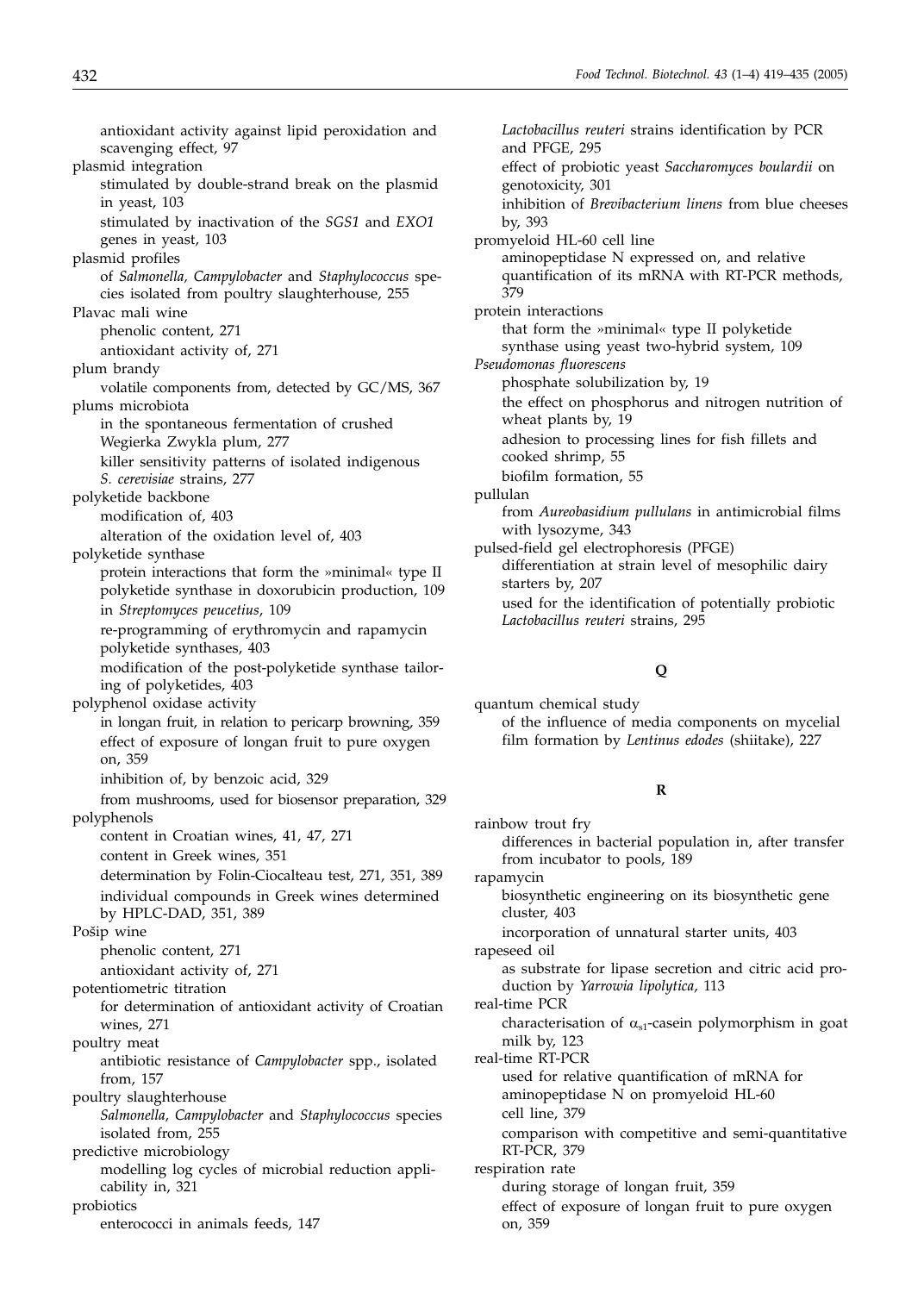reverse transcriptase polymerase chain reaction (RT-PCR) used for relative quantification of mRNA for aminopeptidase N on promyeloid HL-60 cell line, 379 comparison of semi-quantitative, competitive and real-time PCR, 379 reversion of »deletion mutants« in *S. rimosus* and *S. lividans*, 9 *Rhizopus oryzae* inactivation by photosensitization, 335 mechanism of inactivation, 411 rice liquid medium for growth and production of milk-clotting enzyme by *Amylomyces rouxii*, 283 ring-shaped rolls influence of protein fractions of wheat gluten on its quality, 247 swelling and sensory analysis, 247 quality evaluation by the echolocation method, 247 RP-HPLC characterisation of  $\alpha_{s1}$ -casein polymorphism in goat milk by, 123

# **S**

*Saccharomyces boulardii* as probiotic yeast, 301 effect of genotoxicity, obtained by SOS chromotest, 301 *Saccharomyces cerevisiae* influence on composition and sensorial properties of Albariño wine, 79 inactivation of *SGS1* and *EXO1* genes stimulates plasmid integration in, 103 in the spontaneous fermentation of crushed Wegierka Zwykla plum, 277 killer sensitivity patterns of strains isolated from Wegierka Zwykla plum, 277 baker's yeast as nitrogen source for lactic acid production by *Lactobacillus amylophilus*, 235 high ethanol tolerance strain, 241 production of ethanol on Jerusalem artichoke, saccharified by *Aspergillus niger*, 241 *Salmonella* species isolated from poultry slaughterhouse, 255 characterization by morphological, biochemical and physiological tests, 255 plasmid profiles of, 255 whole-cell protein pattern of, 255 scavenging effect of total pigment extract from blackberries, 97 towards superoxide anion radicals, hydroxyl radicals and nitrite, 97 of phenolic extracts from Greek wines on hydroxyl radicals, superoxide radicals and singlet oxygen, 351 seafood processing hygienic design, 55 microbial adhesion to processing lines, 55 biofilm formation on stainless steel surfaces, 55

semi-quantitative RT-PCR used for relative quantification of mRNA for aminopeptidase N on promyeloid HL-60 cell line, 379 comparison with competitive and real-time RT-PCR, 379 sensorial analysis of Albariño wine, 79 influence of *S. cerevisiae* strains in wine on, 79 of douchi prepared by fermentation at different temperatures for variable time, 307 of old plum brandies, 367 of ring-shaped rolls, 247 quality evaluation by the echolocation method, 247 *SGS1* genes inactivation stimulates plasmid integration in yeast, 103 shiitake effect of media components on the mycelial film formation in submerged culture of, 227 singlet oxygen scavenging capacities of phenolic extracts from Greek wines on, 351 slivovitz biodiversity of yeasts participating in spontaneous fermentation of Wegierka Zwykla plum, 277 solid-state fermentation for tannin acyl hydrolase production by *Aspergillus niger*, 133 for neutral protease production by *Aspergillus oryzae*, 313 SOS chromotest genotoxicity and antigenotoxicity evaluation by, 301 antigenotoxic activity of *Saccharomyces boulardii* revealed by, 301 Spanish style green olives microbial characterization of, 289 reducing the bloater spoilage during lactic fermentation of, 373 stainless steel microbial adhesion on, in seafood processing lines, 55 biofilm formation on, 55 staphylococcal enterotoxin effect of high pressure and heat on its reactivity, 211 *Staphylococcus aureus* inhibition by red and white wine phenolic extracts, 41 as test organism in examination of microbiological safety of chilled semi-prepared meals by gamma irradiation, 263 in non-specific reactions during immunomagnetic separation of *Listeria* spp., 397 *Staphylococcus* species isolated from poultry slaughterhouse, 255 characterization by morphological, biochemical and physiological tests, 255 plasmid profiles of, 255 whole-cell protein pattern of, 255 starch production of lactic acid by *Lactobacillus amylophilus* from, 235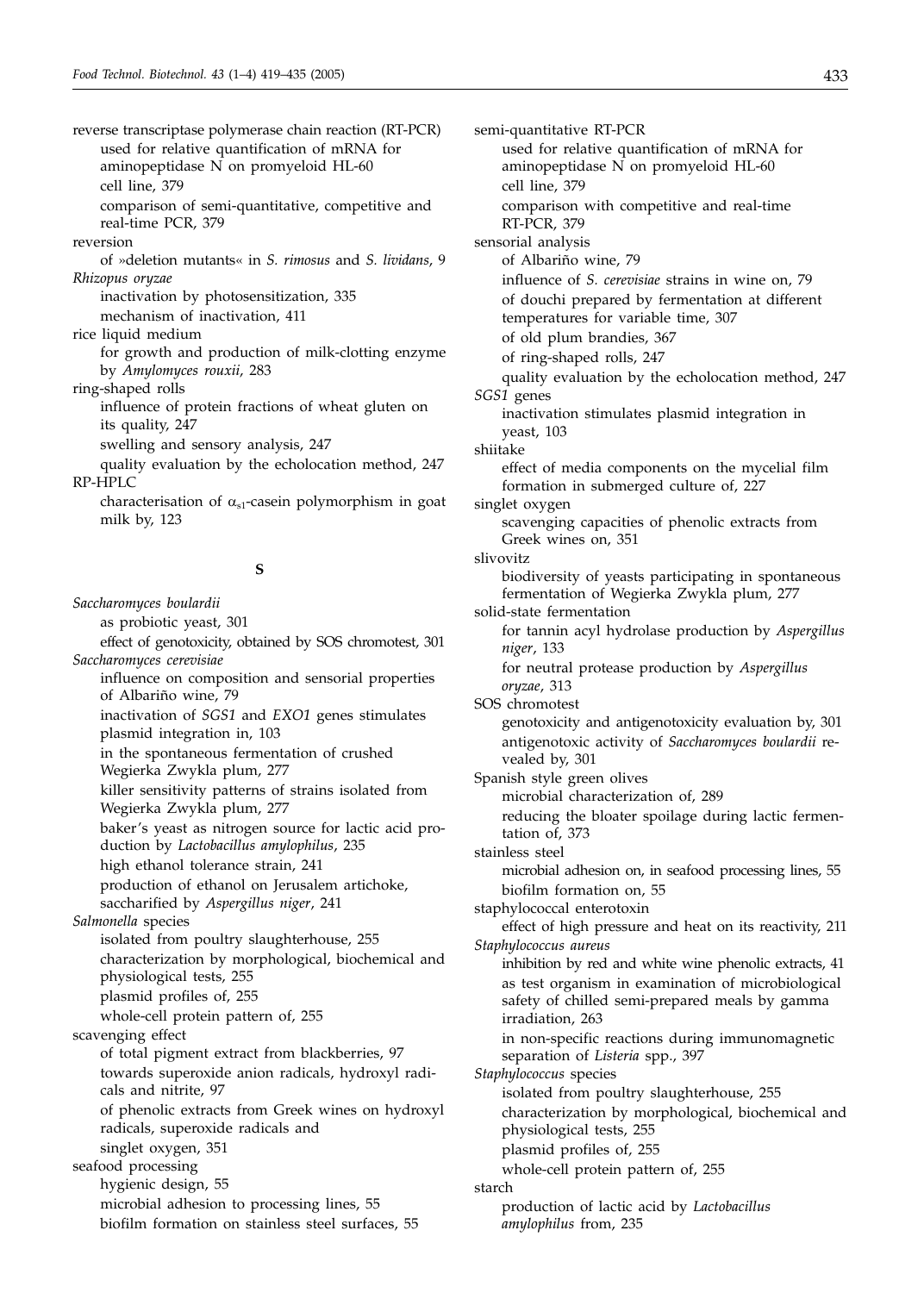storage

cold storage of *Citrus unshiu* fruit, 71 influence on peroxidase activity, 71, 97, 359 influence of temperature on microbiological safety of semi-prepared meals by gamma irradiation, 263 effect of pure oxygen on skin browning in longan fruit during, 359 effect on lysozyme activity in antimicrobial films of crude exopolysaccharides, 343 inhibition of decrease of linalool in Muscat wine by phenolic acids during, 389 *Streptomyces* mutant strains *Streptomyces rimosus* and *Streptomyces lividans*, 9 linear chromosome, 9 linear plasmid, 9 reversion of »deletion mutants« in, 9 deleted DNA, 9 structural model for protein interactions that can account for biosynthesis on a type II polyketide synthase in, 109 superoxide anion radicals scavenging effect of total pigment extract from blackberries towards, 97 scavenging capacities of phenolic extracts from Greek wines on, 351 swelling analysis of ring-shaped rolls, 247 quality evaluation by the echolocation method, 247

**T**

table olives hot air-drying of green table olives, 181 consumers' acceptability of, 181 quality determination by instrumental analysis, 181 microbial characterization of, processed according to Spanish and natural styles, 289 reducing the bloater spoilage during lactic fermentation of Moroccan green olives, 373 tannase production by *Aspergillus niger* in solid-state fermentation, 133 purification and characterization of, 133 tannin acyl hydrolase production by *Aspergillus niger* in solid-state fermentation, 133 purification and characterization of, 133 tarhana influence of tarhana herb on its fermentation, 175 monitoring of lactic acid bacteria and yeast during its fermentation, 175 tarhana herb (*Echinophora sibthorpiana*) influence on tarhana fermentation, 175 thermal processing quantification of microbial heat inactivation, 321 modelling the number of log cycles reduction with respect to temperature, 321

tortellini examination of its microbiological safety, as chilled semi-prepared meal, by gamma irradiation, 263 toxins detection by microbiosensor based on fish chromatophores, 1 tray drier table olives drying on, 181 *Trichoderma harzianum* xylanase production by, on some natural wastes, 37

#### **U**

Unshiu mandarin cold storage of, 71 peroxidase activity of, 71 hot water dip (HWD) pre-treatment of, 71

#### **V**

*Vibrio cholerae* effect of high pressure and heat on cholera toxin reactivity from, 211

#### **W**

waste utilization for xylanase production by *Trichoderma harzianum*, 37

wheat flour

quality parameters, 247

the relationship between protein fractions of its gluten and the quality of ring-shaped rolls, 247 wheat plant

the effect of *Azospirillum lipoferum* and *Bacillus megaterium* on its phosphorus and nitrogen nutrition, 19

whole-cell protein pattern

of *Salmonella, Campylobacter* and *Staphylococcus* species isolated from poultry slaughterhouse, 255

wine

antimicrobial activity of its phenolic extracts, 41 dynamics of polyphenol extraction during traditional and advanced maceration, 47

influence of *S. cerevisiae* strains on composition and sensorial properties of, 79

phenolic content and antioxidant activity of wines, 271, 351, 389

scavenging activity of, 351

inhibition of the decrease of linalool in Muscat wine by phenolic acids, 389

#### **X**

xylanase

production on wastes, by *Trichoderma harzianum*, 37